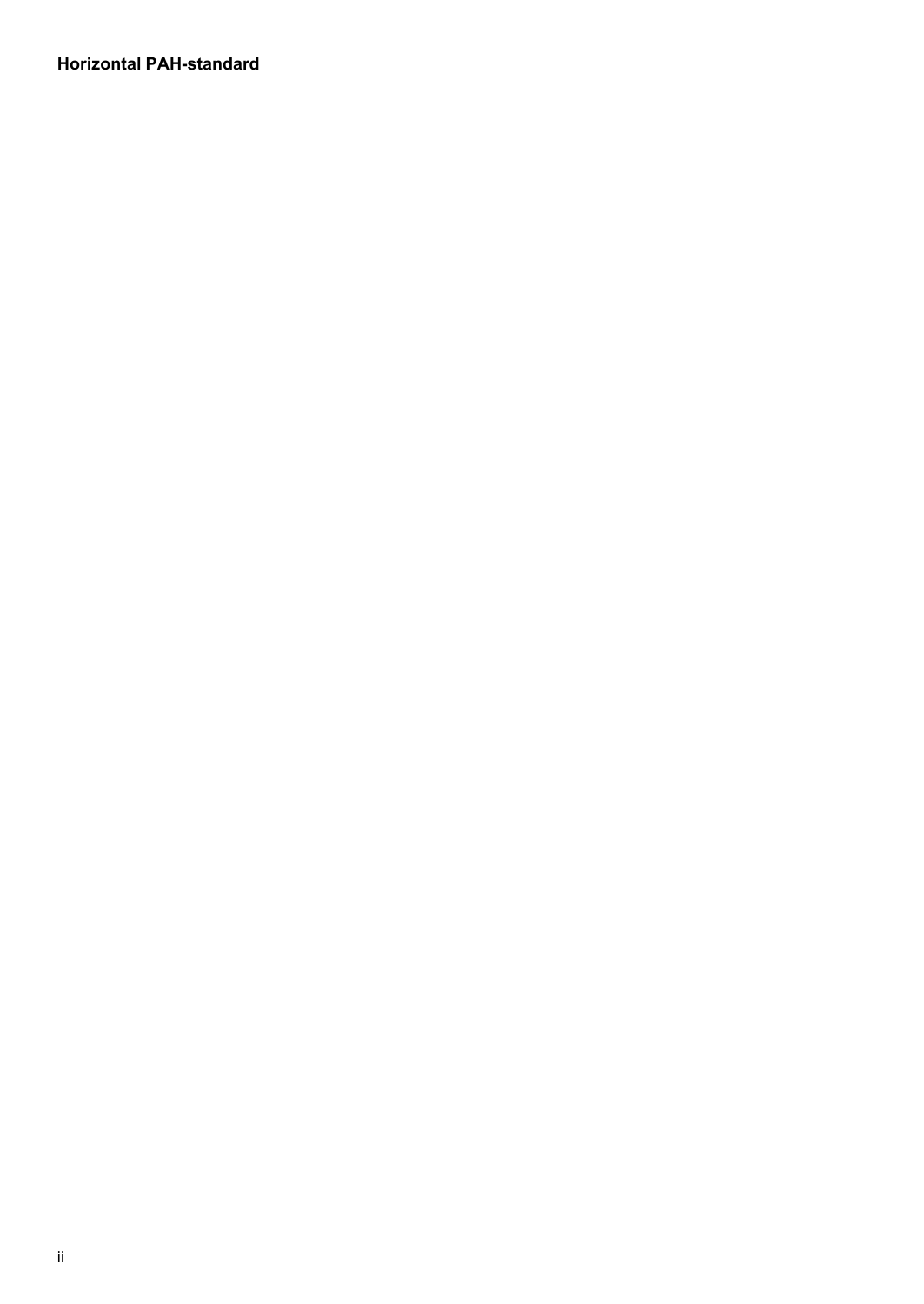# **Contents**

| $\mathbf 1$             |  |  |
|-------------------------|--|--|
| $\overline{2}$          |  |  |
| $\overline{\mathbf{3}}$ |  |  |
| $\overline{\mathbf{4}}$ |  |  |
| 5                       |  |  |
| 6                       |  |  |
| $\overline{7}$          |  |  |
| 8                       |  |  |
| 9                       |  |  |
| 10                      |  |  |
| 11<br>12                |  |  |

|--|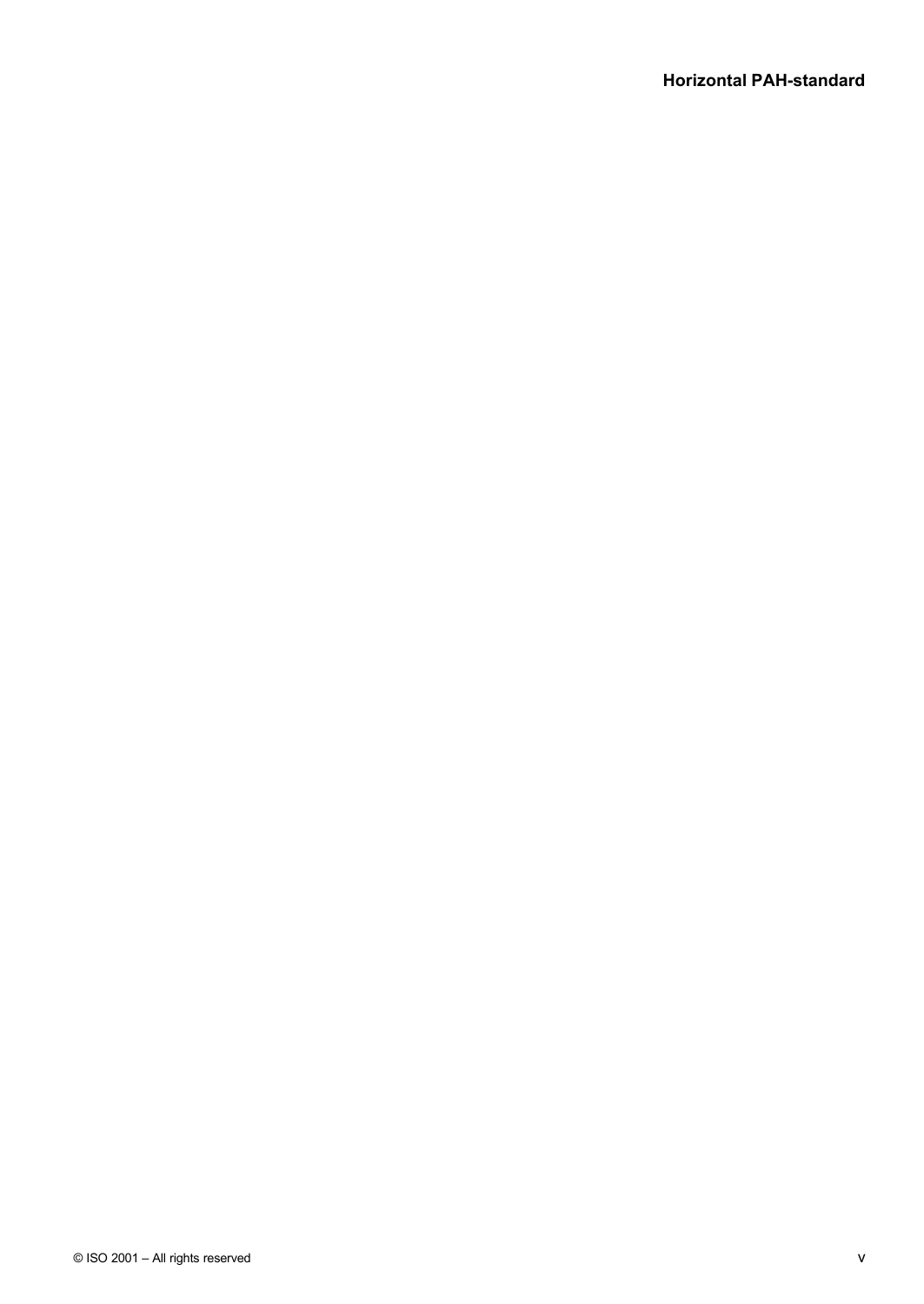# **Foreword**

.

The European project HORIZONTAL is focussed on the standardisation of test procedures in environmental samples. Several studies have been started to elaborate the possibility of horizontal standardisation on specific subjects. One of the subjects is the horizontal standardisation of Polycyclic aromatic hydrocarbons (PAH) as described in this standard. PAH are subject of standardisation in CEN 292 (waste), CEN 308 (sludge) and ISO TC190 (soil). This PAH-standard has been developed in co-operation with experts from CEN 308, CEN 292 and ISO/TC 190.

# **Introduction**

Polycyclic aromatic hydrocarbons (PAH) are ubiquitous because of the fact that they are released in appreciable quantities every year into the environment through the combustion of organic matters such as coal, fuel oils, petrol, wood, refuse and plant materials. Since some of these PAH compounds are carcinogenic or mutagenic, their presence in the environment (air, water, soil, sediment and waste) are regularly monitored and controlled. At present determination of PAH are carried out in these matrices in most of the routine laboratories following the preceding steps for sampling, pre-treatment, extraction, clean up by measurement of specific PAH by means of gas chromatography in combination with mass spectrometric detection(GC-MS) or by HPLC in combination with UV-DAD- or fluorescence-detection(HPLC-UV-DAD/FLD). Therefore these two methods are included in this horizontal standard. It is to be underlined that the target contamination level of PAH can lay in the range of about 0,001 mg/kg per individual PAH (agricultural soil and water sediment) to about 200 mg/kg and higher (contaminated soil at coking plant and waste).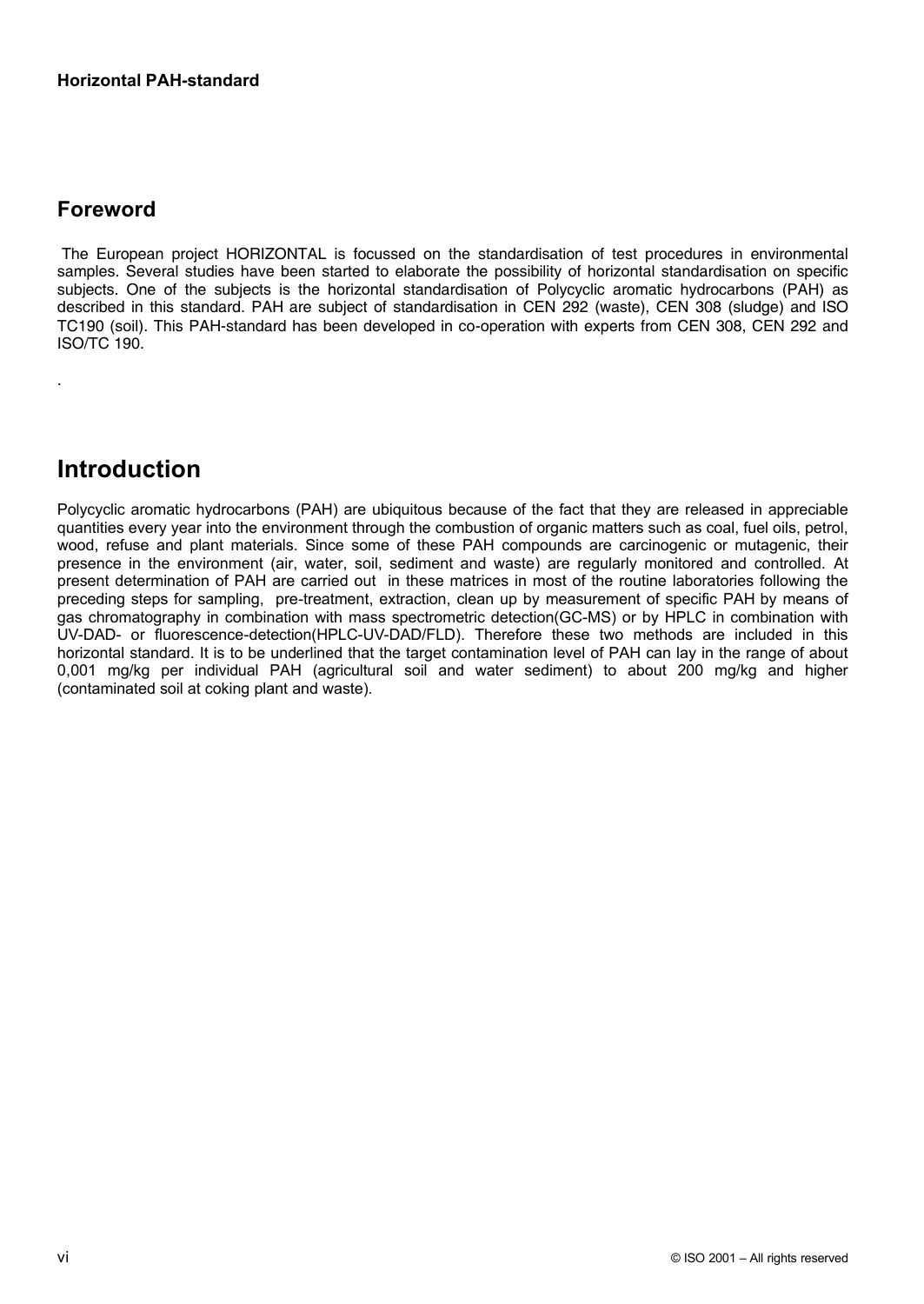# **Soils, sludges and treated bio-waste – Organic constituents – Polycyclic aromatic hydrocarbons(PAH) by gas chromatography(GC) and high performance liquid chromatography(HPLC)**

# <span id="page-6-1"></span>**1 Scope**

This European Standard specifies the quantitative determination of 16 polycyclic aromatic hydrocarbons (PAH) in soil, sludge, sediments, suspended solids and waste using GC/MS and HPLC-UV-DAD/FLD covering a wide range of PAH contamination levels (see also annex A). When using fluorescence detection acenaphthylene cannot be measured.

The limit of detection is dependent on the determinants, the equipment used, the quality of chemicals used for the extraction of the sample and the clean up of the extract.

Under the conditions specified in this International Standard, a lower limit of application of 0.01 mg/kg (expressed as dry matter) can be ensured for each individual PAH.

Waste, sludge and soil may differ in properties and also in the expected contamination levels of PAHs and presence of interfering substances. These differences make it impossible to describe one general procedure. This standard contains decision tables based on the properties of the sample and the extraction and clean up procedure to be used. Two general lines will be followed, an agitation procedure (shaking) or use of Soxhlet/pressurised liquid extraction. The choice of extraction solvent is more crucial than the procedure and the extraction devices itself for the extraction of PAH from the matrices. Since some of the target PAH are not so good soluble in the usual unpolar solvents such as petroleum ether and other hydrocarbons the choice of the solvents has to be made in accordance with the expected contamination level.

This method is 'performance based'. It is permitted to modify the method to overcome interferences not foreseen in this standard, provided that all performance criteria in this method are met.

Note: With this method also other PAH compounds can be analysed provided suitability is proven.

# <span id="page-6-0"></span>**2 Normative references**

The following normative documents contain provisions which, through reference in this text, constitute provisions of this [International Standard.](#page-0-0) For dated references, subsequent amendments to, or revisions of, any of these publications do not apply. However, parties to agreements based on this [International Standard](#page-0-0) are encouraged to investigate the possibility of applying the most recent editions of the normative documents indicated below. For undated references, the latest edition of the normative document referred to applies. Members of ISO and IEC maintain registers of currently valid International Standards.

ISO 10381-1, *Soil quality – Sampling – Part 1: Guidance on the design of sampling programmes.*

ISO 10381-2, *Soil quality – Sampling – Part 2: Guidance on sampling techniques.*

ISO 11465:1993, *Soil quality – Determination of dry matter and water content on mass basis – Gravimetric method.*

ISO 14507, *Soil quality – Guidance for sample pretreatment for the determination of organic contaminants in soil.*

ISO/DIS 10381-8:2003, *Soil quality - Sampling - Part 8: Guidance on sampling of stockpiles*.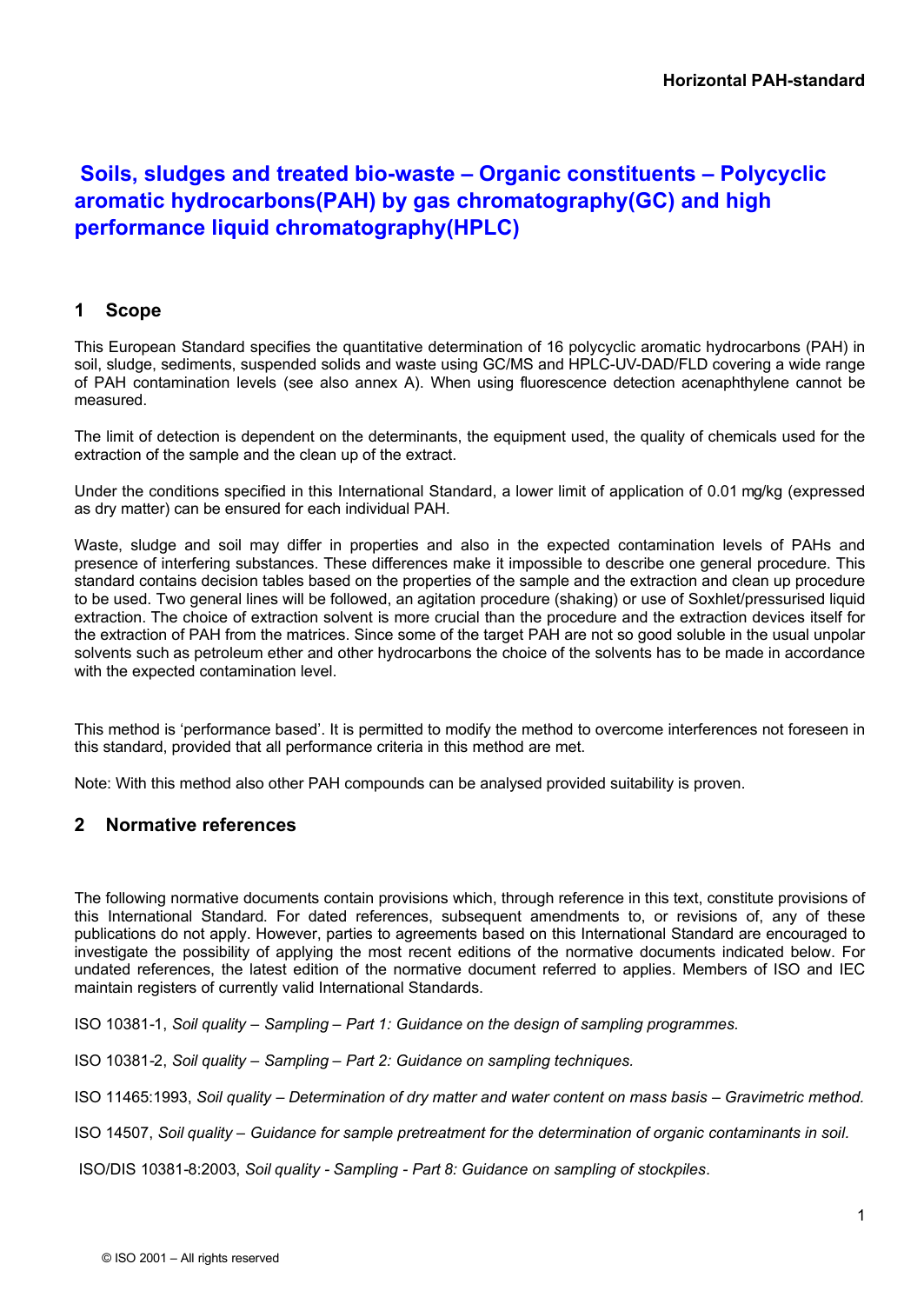ISO/DIS 16720:2003, *Soil quality - Pretreatment of samples by freeze-drying for subsequent analysis*.

ISO/CD xxxxx, *Soil quality - Sample pretreatment of large samples* (in preparation; at present: doc. 190/3/9 N 092)

prEN 14346:2004 , *Characterisation of waste - Calculation of dry matter by determination of dry residue and water content*

ISO 13877:2003, *Soil quality - Determination of polynuclear aromatic hydrocarbons (PAH) - Method using high-performance liquid chromatography*

prEN ISO 17993:2003, *Water quality – Determination of 15 polycyclic aromatic hydrocarbons(PAH) in water by HPLC with fluorescence detection after liquid- liquid extraction*

ISO/TC 147/SC2/WG 19 N34, *Water quality – Determination of polynuclear aromatic hydrocarbons (PAH) – Part 1: Determination of 16 PAH in water by gas chromatography with mass spectrometric detection.*

DIN 38414-23, *German standard methods for the examination of water, waste water and sludge – Sludge and sediments (Group S) –Determination of 15 polycyclic aromatic hydrocarbons(PAH) in water by high performance liquid chromatography ( HPLC) with fluorescence detection* 

LUA NRW Merkblatt Nr. 1, 1994 *Bestimmung von polyzyklischen aromatischen Kohlenwasserstoffen in Bodenproben*

VDLUFA-Methodenhandbuch VII,1. Teillieferung, 1996: *Bestimmung von polycyclischen aromatischen Kohlenwasserstoffen (PAK) in Böden, Klärschlämmen und Komposten*

Handbuch Altlasten, Band 7,Teil 1, Hessische Landesanstalt für Umwelt, Wiesbaden 1998: *Bestimmung von Polycyclischen Aromatischen Kohlenwasserstoffen in Feststoffen aus dem Altlastenbereich*

Methods for water and associated materials, Environmental Agency, UK, 2003: *The determination of polycyclic aromatic hydrocarbons in soil by dichloromethane extraction using gas chromatography with mass spectrometric detection*

ÖNORM L1200, 2003: *Determination of polycyclic aromatic hydrocarbons (PAHs) in soils, sewage sludges and composts*

# <span id="page-7-0"></span>**3 Terms and definitions**

# **3.1 analyte**

In the context of this standard, these are polycyclic aromatic hydrocarbons also known as polynuclear aromatic hydrocarbon (PAH) compounds with 2 to 6 condensed aromatic rings.

# **3.2 calibration standard**

A solution prepared from stock solutions of native PAH and use to calibrate the response of the instrument with respect to analyte concentration

#### **3.3 internal standard**

The addition of deuterated or  ${}^{13}C_{12}$ -labelled PAH standards corresponding to the native to be analysed PAH for GC-MS . A relative response factor (RRF) of the native compound relative to the isotope labelled compound is used for calibration and quantification. Recoveries of these standards are also calculated and used to check the performance of the procedure. For the HPLC method, an external calibration is used and hence no internal standard is required for addition to the sample. For this method a recovery control can be made by addition of a suitable deuterated PAH or a native PAH not mentioned in the scope e.g. 6-methylchrysene, which is not interfering with the target analytes.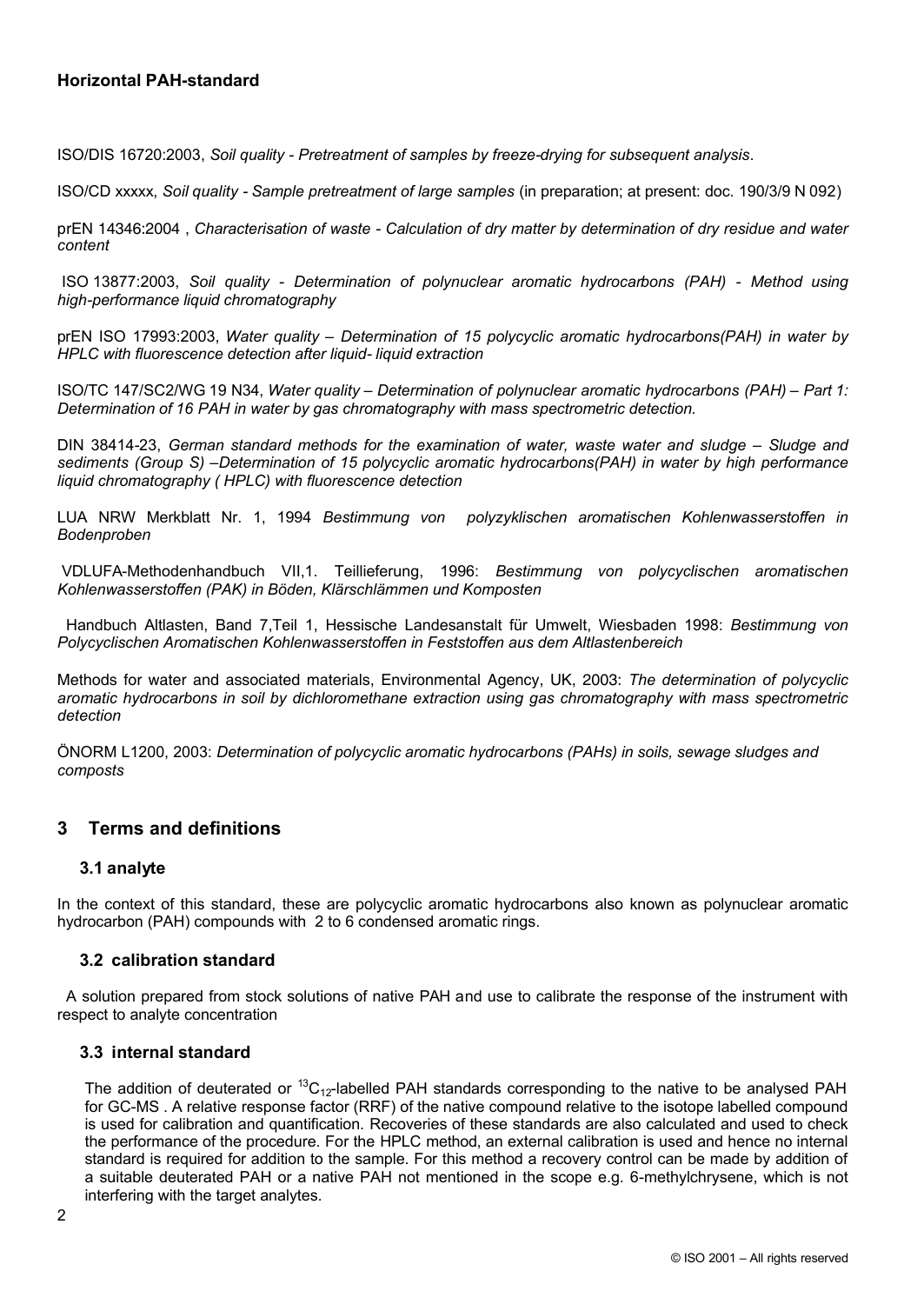# **3.4 injection standard**

A deuterated or a <sup>13</sup>C<sub>12</sub>-labelled PAH not mentioned in the scope and not added as internal standard, is added to the extract before injection into the GC, to monitor variability of the instrument response, the so called injection standard. The recovery of the internal standards through out the whole method can be calculated by the related response of the internal standard to the injection standard.

# <span id="page-8-0"></span>**4 Principle**

Due to the horizontal character of this European standard, different procedures for different steps (modules) are allowed. Which modules should be used depends on the sample a recommendation is given in this standard. Performance criteria are described and it is the responsibility of the laboratories applying this standard to show that these criteria are met. Use of spiking standards (internal standards) allows an overall check on the efficiency of a specific combination of modules for a specific sample. But it does not necessarily give information on the extensive extraction efficiency of the native PAH bonded to the matrix.

After pre-treatment according to methods referred to in 8.1, the test sample is extracted with a suitable solvent.

The extract is concentrated; interfering compounds are removed by a clean-up method suitable for the specific matrix. The eluate is concentrated. For HPLC analysis the concentrated eluate is taken up in an appropriate less volatile water miscible polar solvent and the unpolar eluate residue has to be removed.

The extract is analysed by GC-MS using a capillary column with an immobile phase of low polarity or by HPLC-UV-DAD/FLD with an appropriate reversed phase column,

PAH are identified and quantified with GC-MS by comparison of relative retention times and relative peak heights (or peak areas) with respect to internals standards added and with HPLC by using the corresponding variables of the external standard solutions. The efficiency of the procedure depends on the composition of the matrix that is investigated. Internal standards are to be used to have a check on the pre-treatment, extraction and clean-up procedures. Recoveries of these standards should be at least 70%. If the recovery is lower the method has to be modified using other modules described in this standard.

# **5 Interferences and hazards**

# **5.1 Interferences**

# **5.1.1 Interference with sampling and extraction**

Use sampling containers of materials (preferably of steel or glass) that do not change the sample during the contact time. Avoid plastics and other organic materials during sampling, sample storage or extraction. Keep the samples from direct sunlight and prolonged exposure to light.

During storage of the samples, losses of PAH may occur due to adsorption on the walls of the containers. The extent of the losses depends on the storage time.

# **5.1.2 Interference with GC-MS**

Substances that co-elute with the target PAH may interfere with the determination. These interferences may lead to incompletely resolved signals and may, depending on their magnitude, affect accuracy and precision of the analytical results. Peak overlap will not allow an interpretation of the result. Unsymmetrical peaks and peaks being broader than the corresponding peaks of the reference substance suggest interferences.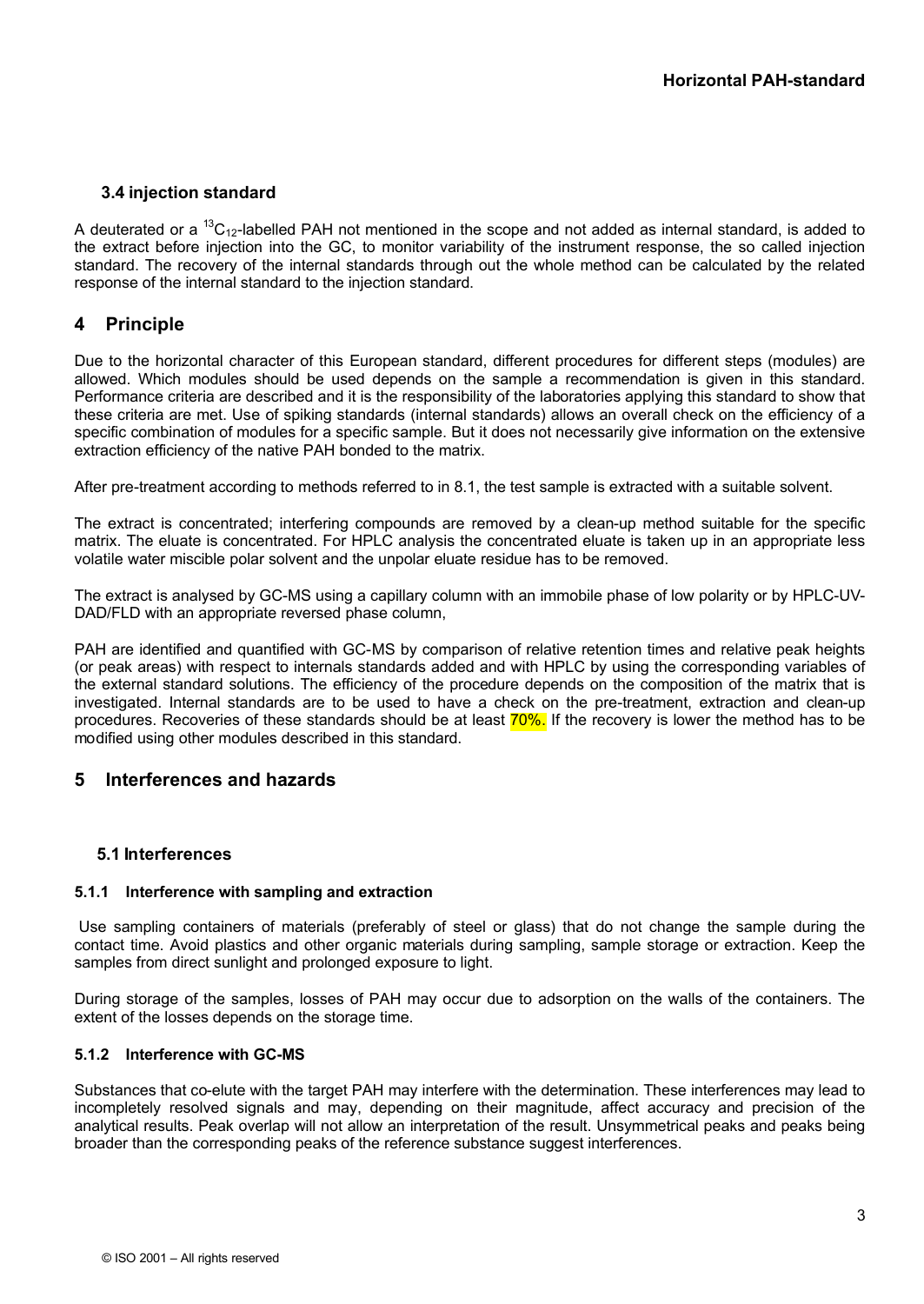Chromatographic separation between dibenzo(ah)anthracene and indeno(1,2,3-cd)pyrene are mostly critical. Due to their molecular mass differences, quantification can be made by mass selective detection. When incomplete resolution is encountered, peak integration shall be checked and, when necessary, corrected. Complete resolution between the peaks of benzo(b)fluoranthen and benzo(k)fluoranthen as well as of benzo (a) pyrene and benzo(e)pyrene is to be set as quality criteria for the capillary column.Triphenylene may not be completely separated from benzo(a)anthracene and chrysene. In this case it has to be stated in the report

#### **5.1.3 Interferences with the HPLC**

Substances that show either fluorescence or quenching and co-elute with the PAHs to be determined may interfere with the determination. These interferences may lead to incompletely resolved signals and may, depending on their magnitude, affect accuracy and precision of the analytical results. Peak overlap will not allow an interpretation of the result. Unsymmetrical peaks and peaks being broader than the corresponding peaks of the reference substance suggest interferences. This problem may arise for naphthalene and phenanthrene depending on the selectivity of the phases used.

Incomplete removal of the solvents used for sample extraction and clean up (hexane, acetone, dichloromethane) may lead to poor reproducibility of the retention times and wider peaks or double peaks especially for the 2- and 3 ring PAHs. Toluene extract are to be diluted sufficiently with acetonitrile for the HPLC-analysis, otherwise the detection of naphthalene and 3ring-PAH can be interfered by a broad toluene peak.

Separation between dibenzo(ah)anthracene and indeno(1,2,3-cd)pyrene can be critical. When incomplete resolution is encountered, peak integration shall be checked and, when necessary, corrected.

Usually perylene is incompletely resolved from benzo(b)fluoranthene, but by choosing a selective wavelength . the perylene peak can be suppressed.

# **6 Safety remarks**

Certain PAH are highly carcinogenic and must be handled with extreme care. Contact of solid materials, solvent extracts and solutions of standard PAH with the body must not be allowed to occur. PAH may co-distill with solvent and become deposited outside of stoppered bottles, all containers containing solutions of PAH in solvent must therefore always be handled using gloves which are solvent resistant and preferably disposable. PAH contamination of vessels may be detected by irradiation wit 366 nm U.V. light. Vessels containing PAH solutions should be stored standing in beakers to contain any spillage in the case of breakage.

Solid PAH are most dangerous and give rise to a dust hazard due to their crystals becoming electrostatically charged. These materials must only be handled where proper facilities are available (e.g. adequate fume hoods, protective clothing, dust masks etc). It is strongly advised that standard solutions are prepared centrally in suitably equipped laboratories or are purchased from suppliers specialised in their preparation.

Solvent solutions containing PAH must be disposed of in a manner approved for disposal of toxic wastes.

In handling hexane precautions have to taken because of the neurotoxic properties of hexane.

# <span id="page-9-0"></span>**7 Reagents**

#### **7.1 General**

All reagents shall be of recognised analytical grade. The purity of the reagents used shall be checked by running a blank determination as described in 8.1. If the blank value is unreasonably high, i.e. more than 10 % of the lowest value of interest, find the cause through a step by step examination of the whole procedure.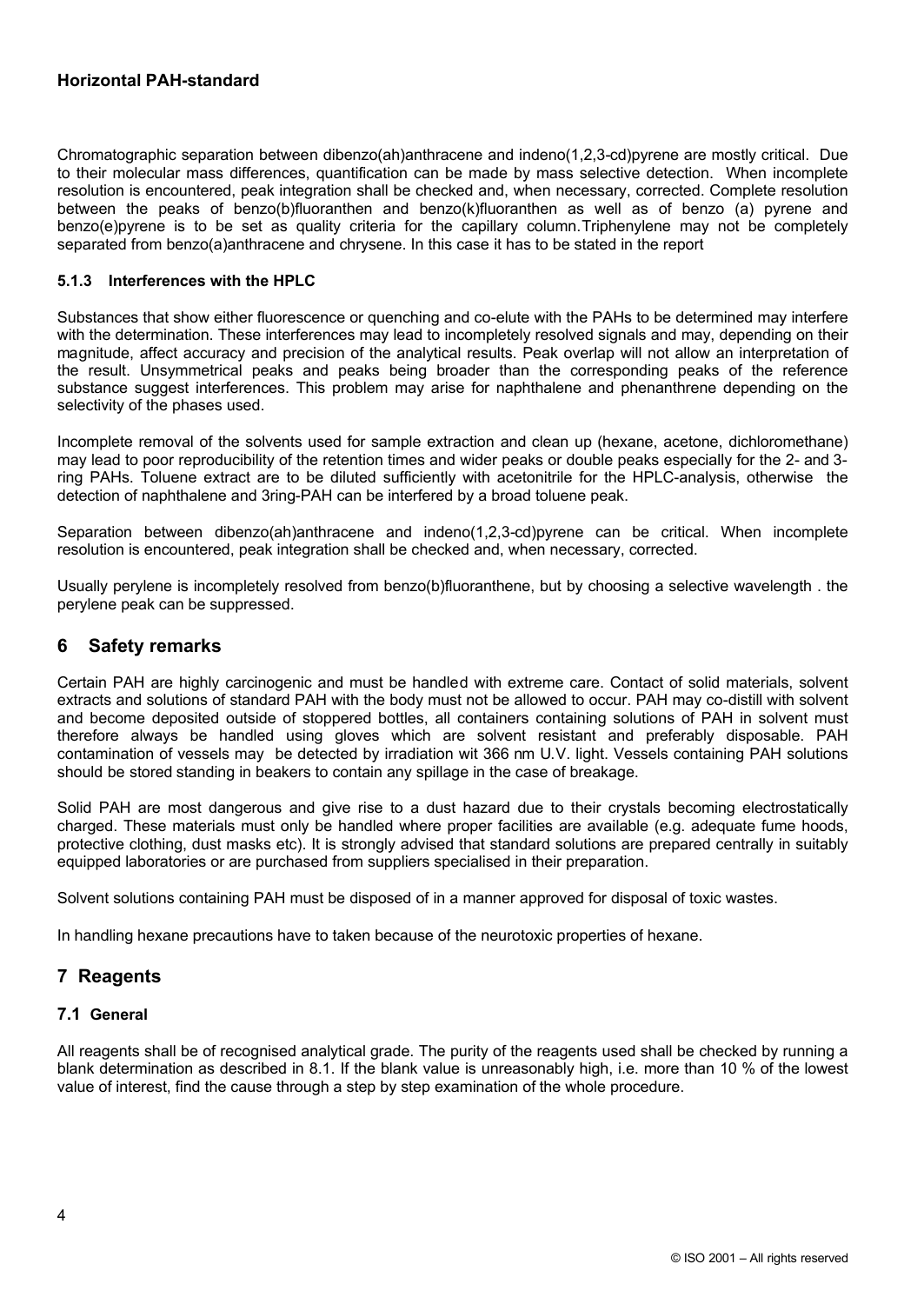# **7.2 Reagents for extraction procedures**

# **7.2.1 Acetone**

#### **7.2.2 Petroleum ether (Boiling range 40 °C to 60 °C)**

#### **7.2.3 Toluene**

Note: Hexane-like solvents with a boiling range between 34°C and 68 °C are allowed to use

#### **7.2.4 Anhydrous sodium sulfate**

Heated for at least 6 h to 550 °C  $\pm$  20 °C, cooled to about 200 °C in the furnace and then to ambient temperature in a desiccator containing magnesium perchlorate or a suitable alternative. The anhydrous sodium sulfate shall be kept carefully sealed.

**7.2.5** Distilled water or water of equivalent quality

#### **7.2.6 Sodium chloride, anhydrous**

# **7.3 Reagents for clean-up procedures**

**7.3.1** Clean-up – Aluminium oxide

# **7.3.1.1 Aluminium oxide**

Basic or neutral, specific surface 200  $m^2/g$ , activity Super I according to Brockmann.

## **7.3..1.2** Deactivated aluminium oxide

Deactivated with 10 % water.

To 90 g of aluminium oxide (7.3.1.1) add 10 g of water. Shake until all lumps have disappeared. Allow the aluminium oxide to condition before use for some 16 h, sealed from the air.

Note The activity depends on the water content. It can be necessary to adjust the water content.

#### **7.3.2 Clean up - Silica gel 60 for column chromatography,**

**7.3.2.1** Silica gel 60, particle size 63 µm to 200 µm

**7.3.2.2** Silica gel 60, water content: mass fraction  $w(H2O) = 10$  %.

Silica gel 60, heated for at least 3 h at 450 °C, cooled down in a desiccator and stored containing magnesium perchlorate or a suitable drying agent. Before use heat at least for 5 h at 130 °C in a drying oven. Then allow to cool in a desiccator and add 10 % water (*w*/*w*) in a flask. Shake for 5 min intensively by hand until all lumps have disappeared and then for 2 h in a shaking machine. Store the desactivated silica gel in the absence of air, use it for maximum of one week.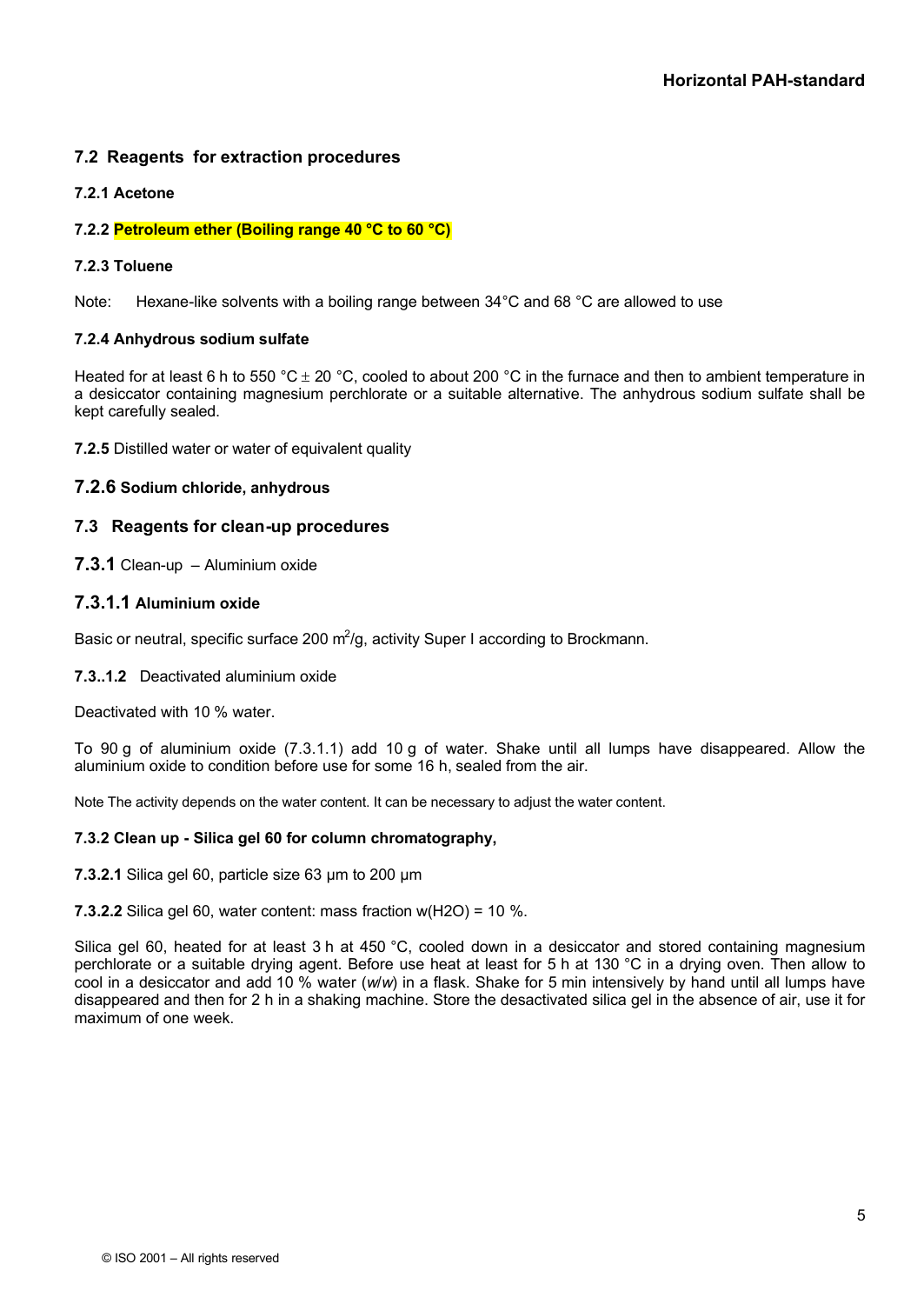# **7.3.3 Clean up - Gel permeation chromatography**

- **7.3.3.1** Bio beads SX-3
- **7.3.3.2** Ethyl acetate
- **7.3..3.3** Cyclohexane
- **7.3..3.4** Spherical, porous styrene divinylbenzene resin

Preparation of GPC, for example: Put 50 g Bio-Beads<sup>®</sup> S-X3 into a 500ml Erlenmeyer flask and add 300 ml elution mixture made up of cyclohexane and ethyl acetate 1+1 (volume) in order to allow the beads to swell; after swirling for a short time until no lumps are left, maintain the flask closed for 24 h; drain the slurry into the chromatography tube for GPC; after approximately 3 days, push in the plungers of the column so that a filling level of approx. 35 cm is obtained; to further compress the gel, pump approximately 2 l elution mixture through the column at a flow rate of 5 ml  $\cdot$  min<sup>-1</sup> and push in the plungers to obtain a filling level of approx. 33 cm.

# **7.3..4 Clean up - Liquid- liquid partition DMF/cyclohexane**

# **7.3.4.1** Dimethylformamide

- **7.3.4.1.1** Dimethylformamide/water : 9:1
- **7.3.4.2** Cyclohexane

# **7.4 For chromatographic analysis**

# **7.4..1 Gas chromatographic analysis**

Carrier gas for gas chromatography - MS, helium or hydrogen of high purity and in accordance with manufacturer's specifications

**7.4.2** For HPLC

# **7.4.2.1 mobile phase**

- **7.4.2.2** acetonitrile or methanol , HPLC purity grade.
- **7.4.2.3** ultra-pure water is required (HPLC purity grade)

**7.4.2.4** Helium, of suitable purity for degasification of solvents

# **7.5 Standards**

#### **7.5.1 Reference substances, internal standards**

Choose the internal standards substances whose physical and chemical properties (such as extraction behaviour, retention time) are similar to those of the compounds to be analysed. Deuterated PAH should be used as internal standards for the GC-MS method for evaluation of results. Verify the stability of the internal standards regularly. Table 1 contains native and a minumum number of deuterated PAH to be used for calibration of specific analyte .

Note 1:  ${}^{13}C_{12}$ -labelled PAH standards can be used also as internal standard

6 Note 2: Certified solutions of PAH, and single solid PAH substances with certified purity are available from a limited number of suppliers e.g. Institute for Reference Materials and Measurements (IRMM) B-2440 Geel, Belgium. National Institute of Science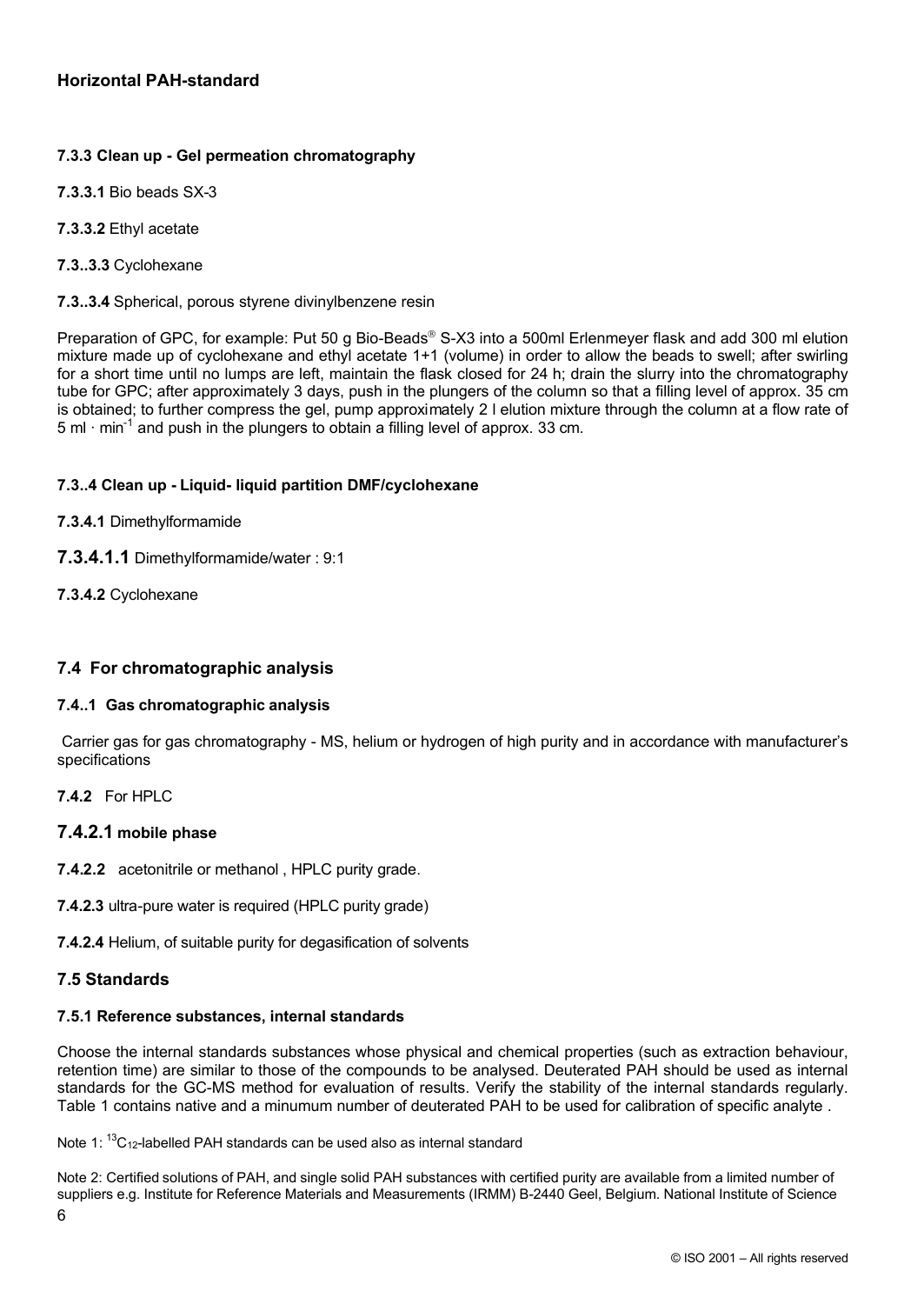and Technology. Office of Standard Ref. Data, Washington D.C. 20 234 U.S.A or from other commercial providers. This information is given for the convenience of users of this European Standard and does not constitute an endorsement by CEN of this product.

| PAH reference substances                 |                    | Internal standard substances deuterated PAHs |
|------------------------------------------|--------------------|----------------------------------------------|
| Naphthalene                              | (CAS No. 91-20-3)  | Naphthalene- $D_{-8}$                        |
| Acenaphthene                             | (CAS No.83-32-9)   | Acenaphthene- $D_{10}$                       |
| Acenaphthylene                           | (CAS No.208-96-8)  | Acenaphthylene- $D_{-8}$                     |
| Fluorene                                 | (CAS No.86-73-7)   | Fluorene- $D_{-10}$                          |
| Anthracene                               | (CAS No.120-12-7)  | Anthracene-D-10                              |
| Phenanthrene                             | (CAS No. 85-01-8)  | Phenanthrene-D-10                            |
| Fluoranthene                             | (CAS No.206-44-0)  | Fluoranthene- $D_{10}$                       |
| Pyrene                                   | (CAS No.129-00-0)  | Pyrene- $D_{10}$                             |
| Benz(a)anthracene                        | (CAS No.56-55-3)   | Benz(a)anthracene- $D_{-12}$                 |
| Chrysene                                 | (CAS.No.218-01-9)  | Chrysene- $D_{-12}$                          |
| Benzo(b)fluoranthene                     | (CAS No. 205-99-2) | Benzo(b)fluoranthene- $D_{-12}$              |
| Benzo(k)fluoranthene                     | (CAS No.207-08-9)  | Benzo(k)fluoranthene- $D_{12}$               |
| Benzo(a)pyrene                           | (CAS No.50-32-8)   | Benzo(a) pyrene- $D_{-12}$                   |
| Indeno(1,2,3-cd)pyrene (CAS No.193-39-5) |                    | Indeno(1,2,3-cd)pyrene-D- $_{12}$            |
| Dibenz(ah)anthracene                     | (CAS No.53-70-3)   | Dibenz(ah)anthracene- $D_{14}$               |
| Benzo(ghi)perylene                       | (CAS No.191-24-2)  | Benzo(ghi)perylene- $D_{12}$                 |

**Table 1 — Native PAH and deuterated PAH**

# **7.5.2 Injection standard**

# **7.5.2.1** GC-MS

A deuterated PAH as 1-Methylnaphthalene- D<sub>10</sub>, Triphenylene-D-<sub>12</sub> and Perylene-D-<sub>12</sub> shall be added to the final extract before GC-MS injection to check the recovery of the deuterated internal standards. **7.5.2.2** HPLC

For this method a recovery control shall be made by addition of a suitable native PAH not mentioned in the scope e.g. 6-methylchrysene to the sample before extraction, which is not interfering with the target analytes.

# **7.6 Preparation of standard solutions**

# **7.6.1 Preparation of calibration standard solutions of PAH**

Because of the dangerous nature of the substances to be used, commercially available - preferably certified standard solutions should be used. Avoid skin contact.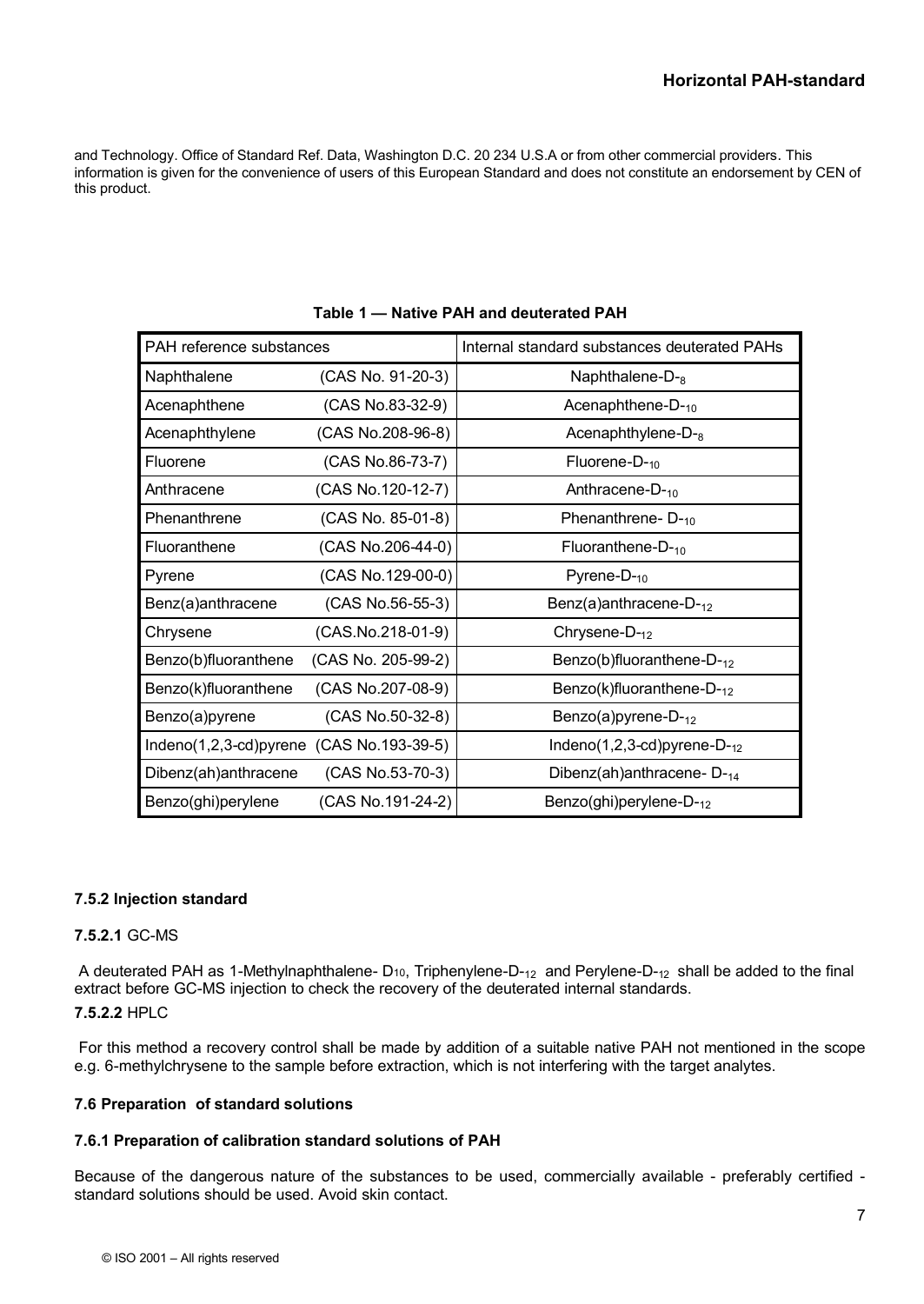## **7.6.2 For HPLC-Analysis**

#### **7.6.2.1** Single substance stock solutions

Solutions of the single substances (see Table 1) in acetonitrile (7.5.1.1) mass concentration e.g. 10  $\mu$ g/ml. These solutions are used for confirmation and identification of single PAHs in the chromatogram.

#### **7.6.2.2** Multiple substance stock solution

(Certified) solution of the reference substances (see Table 1) in acetonitrile (7.5.1.1), mass concentration of the respective individual substance e.g. 10  $\mu$ g/ml.

The solutions 7.6.2.1 to 7.6.2.2 are stable for at least a year when stored in dark at room temperature and protected from evaporation.

#### **7.6.2.3** Calibration solutions

Prepare at least five calibration solutions by appropriate dilution of the stock solution (7.6.2.1 or 7.6.2.2), using methanol (7.4.2.2) or acetonitrile (7.4.2.2) as solvent. The choice of solvent depends on the composition of the mobile phase.

Transfer e.g. 50 µl of the stock solution into a graduated 5 ml flask and fill up to the mark with acetonitrile. 1 µl of this reference solution contains 100 pg of the respective individual substances.

Check the stability of the reference solutions regularly by measurement within the laboratory's internal quality assurance system.

Checking the mass concentration of the PAH in the stock solution is only possible by comparison with an independent, preferably certified, standard solution.

#### **7.7.3 For GC-MS Analysis**

#### **7.7.3.1 Single substance stock solution**

Solutions of the single substances of native and deuterated PAH (see Table 1) in toluene or cyclohexane  $(7.2.2.)$  mass concentration e.g. 10  $\mu$ g/ml. These solutions are used for confirmation and identification of single PAHs in the chromatogram.

NOTE The single substance stock solutions are to be stored in a dark place at about  $-15$  °C to  $-18$  °C. Store the diluted standard solutions at about 4 °C protected from light and evaporation. They are stable for about 1 year.

**7.7.3.2** Multiple substance stock solution of native PAH

Dilute the(certified) solution of the reference substances i.e native PAH (see table 1) in toluene or cyclohexane  $(7.2.2.)$ , to mass concentration of the respective individual substance e.g. 10  $\mu$ g/ml.

**7.7..3.3** Multiple substance stock solution of deuterated or labelled PAH

Multiple deuterated or labelled PAH standards for use as internal standard, also available as mixtures in suitable solvent, can be diluted to the same mass concentration e.g. 10  $\mu$ g/ml for each individual deuterated standard.

Note: The standard solutions should be in the same solvent as the extract

#### **7.7.4 Calibration standard solutions**

8 Prepare a series of calibration standard solutions (at least 5) over a suitable range by transferring different volumes of the multiple substance stock solution of native PAH standards (7.7.3.2) and a constant volume of the internal standard solution (7.7.3.3) into a volumetric flask and fill up to the mark with cyclohexane. Transfer for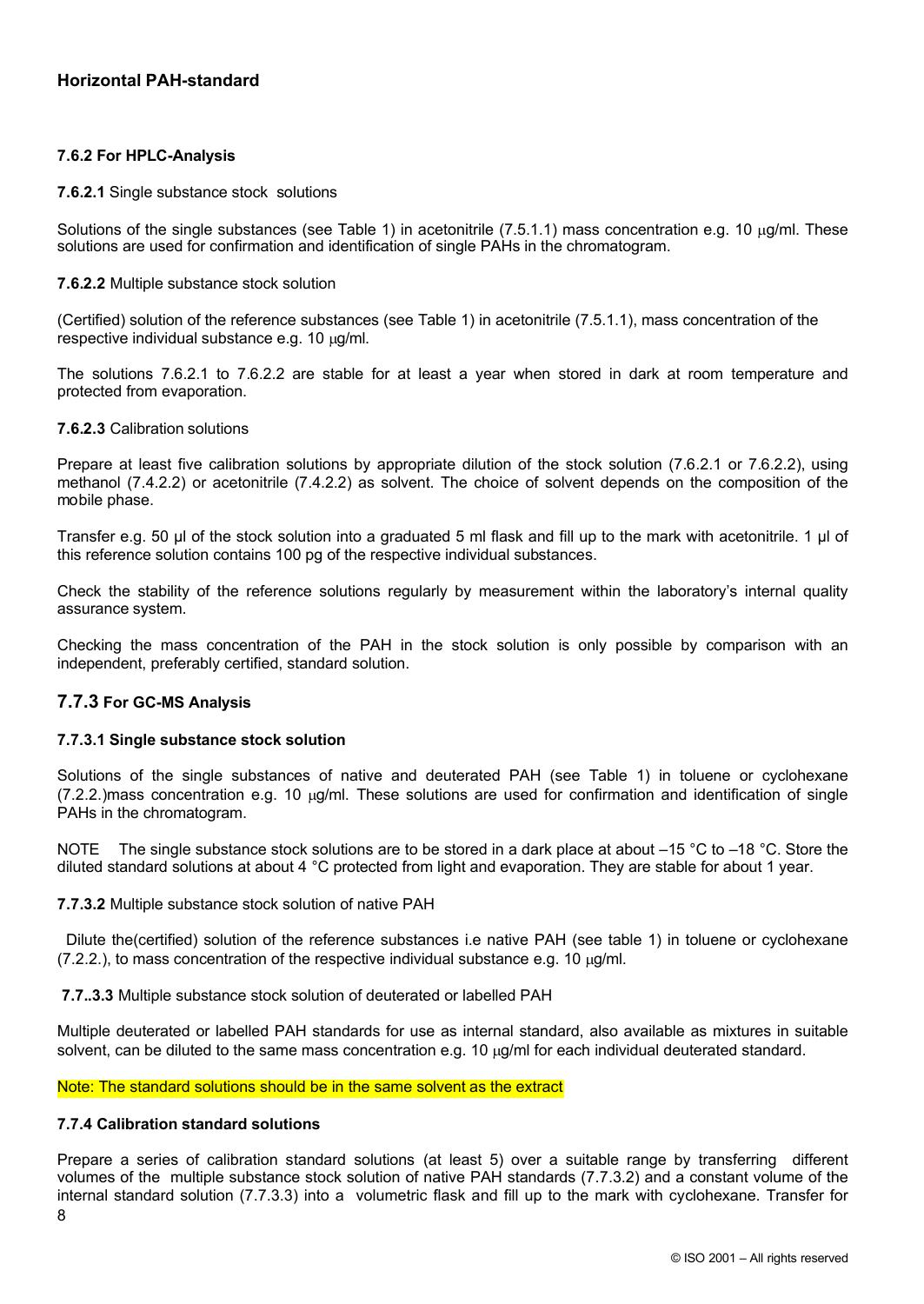example 50 µl of the both multiple stock solutions of native and deuterated PAH into a volumetric 5 ml flask and fill up to the mark with cyclohexane. 1 µl of this calibration solution contains 100 pg of the respective individual native and deuterated substances.

# **7.8 Preparation of internal standard solutions**

Multiple substance stock solution of deuterated or labelled PAH(7.7.3.3) can be used for spiking to the sample before extraction. The amount of the spiking internal standards has to be adjusted so that their concentration in the final extract for GC-MS is the same as that in the calibration solutions( e.g. 100pg /µl). In HPLC Analysis, where external calibration is applied, a PAH which is not interfering with the target PAH e.g. 6-methylchrysene is added to the sample before extraction to check for the recovery of this substance through out the whole procedure .

# **7.9 Preparation of injection standard solution**

This is needed to check the recovery of the deuterated internal standards. A single substance stock solution (7.7.3.1) e.g. deuterated benzo(e)pyrene which is not interfering with the target analyte can be used.

A deuterated or a <sup>13</sup>C<sub>12</sub>-labelled PAH not mentioned in the scope is added before injection into the GC, to monitor variability of the instrument response, the so called injection standard. The recovery of the internal standards through out the whole method can be calculated by the related response of the internal standard to the injection standard.

# <span id="page-14-0"></span>**8 Apparatus**

#### **8.1 Extraction and clean-up procedures**

Customary laboratory glassware.

All glassware and material that comes into contact with the sample or extract shall be thoroughly cleaned.

#### **8.1.1 Extraction procedures**

#### **8.1.1.1** Glass sample bottles

With glass stopper or screw top and polytetrafluorethene seal (PTFE). Size in agreement with the amount of sample taken

#### **8.1.1.2** Shaking device

With horizontal movement (200 to 300 strokes a minute).

**8.1.1.3** Water bath

Adjustable .

**8.1.1.4** Seperating funnels

With a capacity of 2 l.

**8.1.1.5** Conical flasks

With a capacity of 500 ml.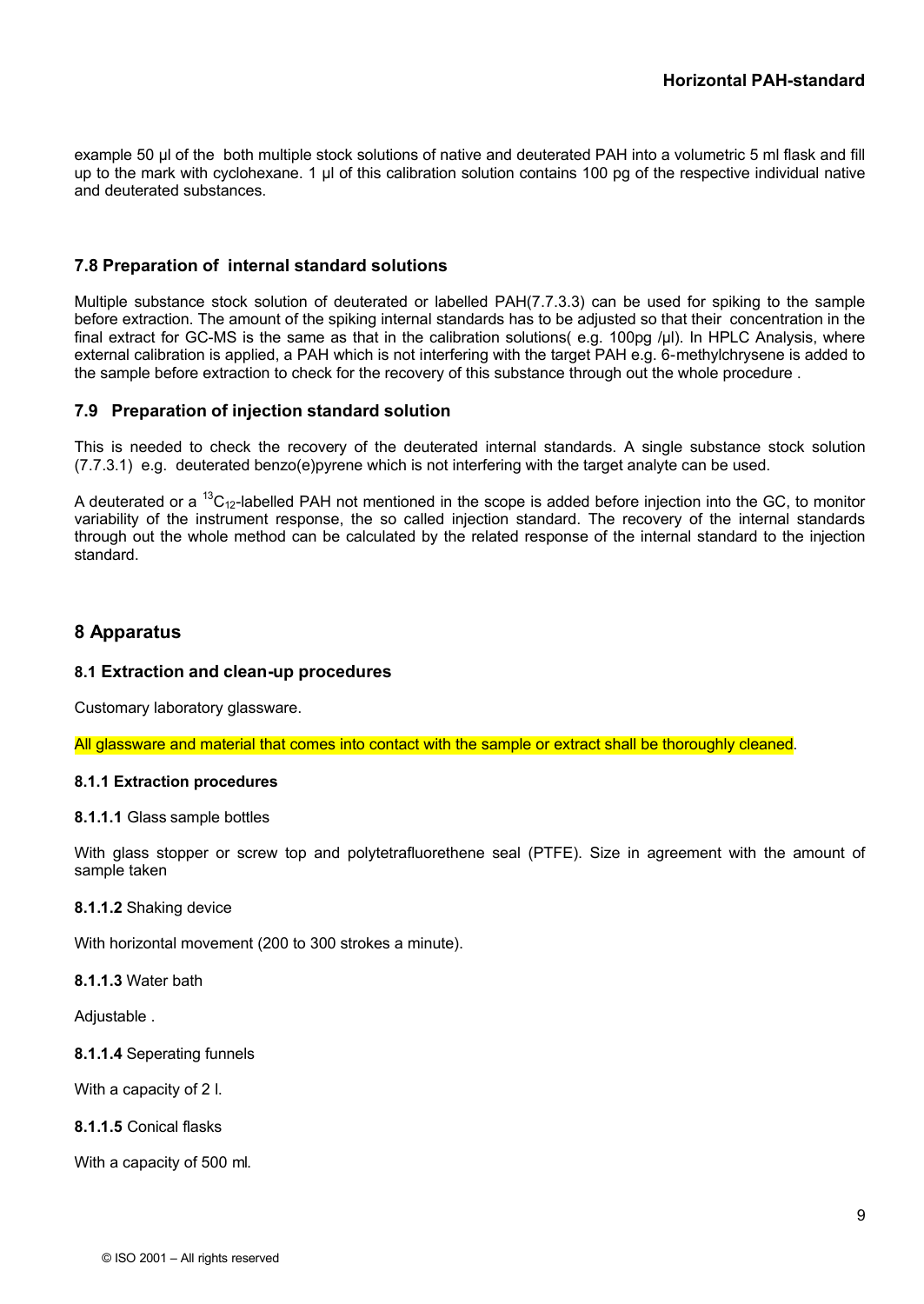**8.1.1.6** Soxhlet extraction apparatus

Consisting of: round bottom flask e.g.100ml, Soxhlet extractors and soxhlet thimbles e.g. 27mmx100mm, vertical condensers e.g. 300mm, heating apparatus

**8.1.1.7** Evaporator

Kuderna Danish type (see figure D.1).

Note: Other evaporators, e.g. a rotary evaporator, may be used if found to be equally suitable.

#### **8.1.2 Clean-up procedures**

**8.1.3** Quartz wool or silanized glass wool

NOTE Working with quartz wool imposes a risk to health through the release of fine quartz particles. Inhalation of these should be prevented by using a fume cupboard and wearing a dust mask.

**8.1.4** Boiling chips Glass or porcelain beads.

**8.1.5** Calibrated test tubes With a capacity of 10 ml to 15 ml and ground glass stopper.

#### **8.1.6** Chromatography tubes

Chromatography column of glass, 5 mm-10 mm inside diameter, length e.g. 600 mm

See figure D.2.

#### **8.2 Gas chromatograph**

Gas chromatograph equipped with a non discriminating injection system, capillary column and a mass spectrometric detector (GC-MS).

#### **8.2.1 Capillary columns**

Each comprising a 5% phenyl-methyl silicone stationary phase coated onto fused silica capillary column or an equivalent chemically bonded phase column. Their dimensions should be sufficient to separate the critical pairs mentioned below. In general column length should be at least 30 m. Internal diameter 0,25 mm and film thickness 0,2 μm.

Sufficient resolution (0,8) between the chromatographic peaks of critical pairs as benzo(b)fluoranthen and benzo(k)fluoranthen as well as of benzo(a)pyrene and benzo(e)pyrene is to be set as quality criteria for the capillary column.

#### **8.3 High performance liquid chromatograph**

A HPLC- system equipped according to requirements with either an ultraviolet or a fluorimetric detection system and a data evaluation system, including

- degassing assembly, e.g. for degassing with vacuum or helium;
- analytical pumps, capable of binary gradient elution;
- column thermostat, capable of keeping the temperature constant to within  $\pm$  0,5 °C;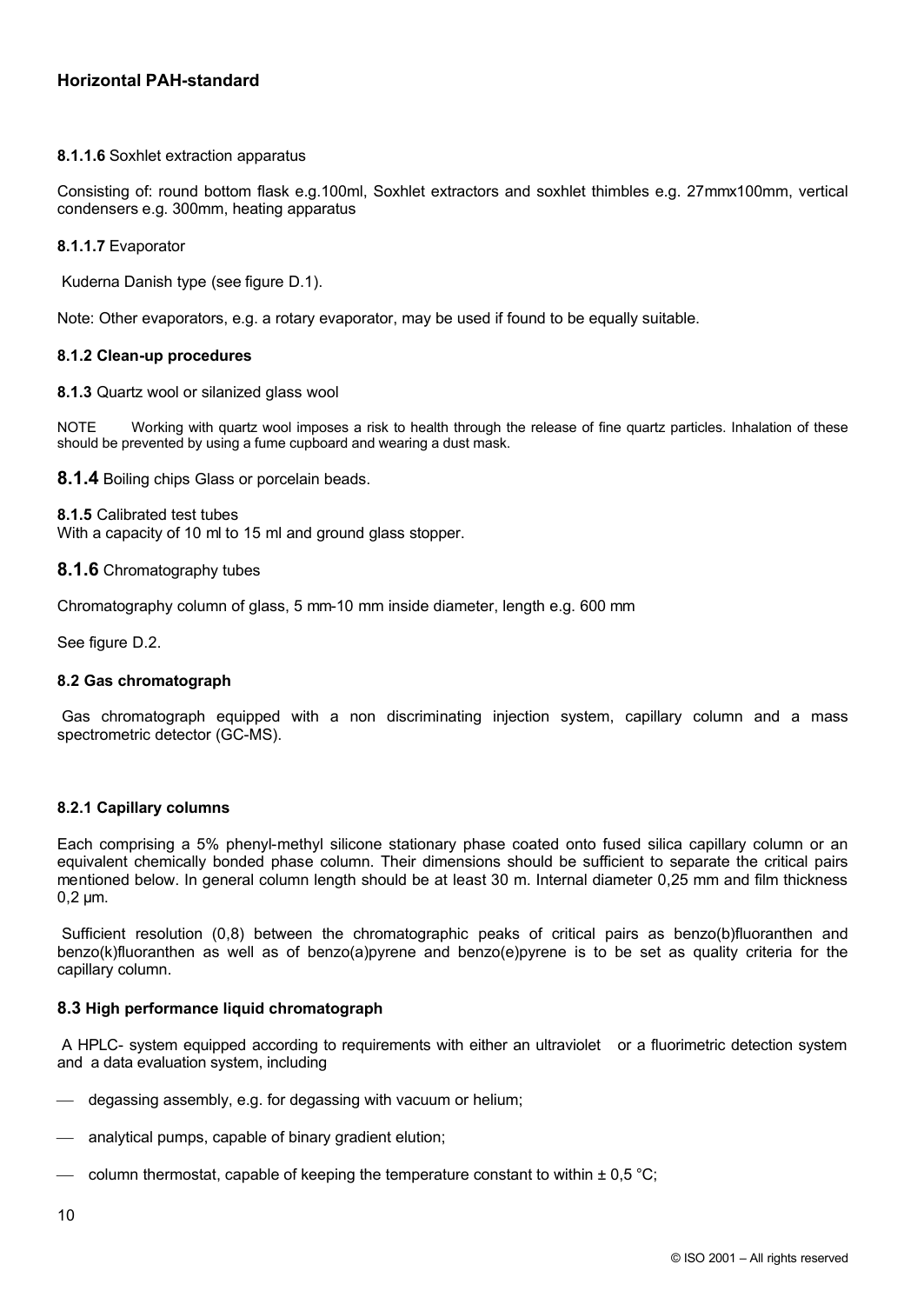- ¾ fluorescence detector capable of programming at least 6 pairs of wavelengths, including damping/amplification, preferably equipped with monochromator(s)
- ¾ UV detector( with variable wave length) or Diode Array

## **8.3.1 Analytical separation column**,

A reversed phase HPLC column meeting the separation requirements given in xxx x (examples see Annex)

## **9 Sampling and preservation of samples**

# **9.1 Sampling**

Obtain representative samples using sampling apparatus in accordance with suitable European or International standards

Samples shall be stored on a cool (< 10 °C) dark place. Samples can be stored for one week at a temperature between 0 and < 10 °C and for a year at temperatures < -18 °C.

#### <span id="page-16-0"></span>**9.2 Sample pre-treatment**

Samples shall be pre-treated according the mentioned International Standards using the following scheme to obtain a test sample:

Following scheme will be removed if the Horizontal pre-treatment standard is available

# **(Bulk) sample**

**↓**

#### **Homogenization and subdividing (Method for bulk samples )**

**↓**

#### **Laboratory sample**

**↓**

# **If necessary, increasing solid matter (centrifugationa) , filtrationb) )**

**↓**

#### **Drying**

| Sludge <sup>4</sup><br>Sediment | <b>Suspended</b><br>solids | Soil (e.g. clay,<br>sandy) | Waste<br>(compost,bio-<br>waste, mixed<br>waste | Waste<br>(shredder/plastics<br>materials |
|---------------------------------|----------------------------|----------------------------|-------------------------------------------------|------------------------------------------|
|---------------------------------|----------------------------|----------------------------|-------------------------------------------------|------------------------------------------|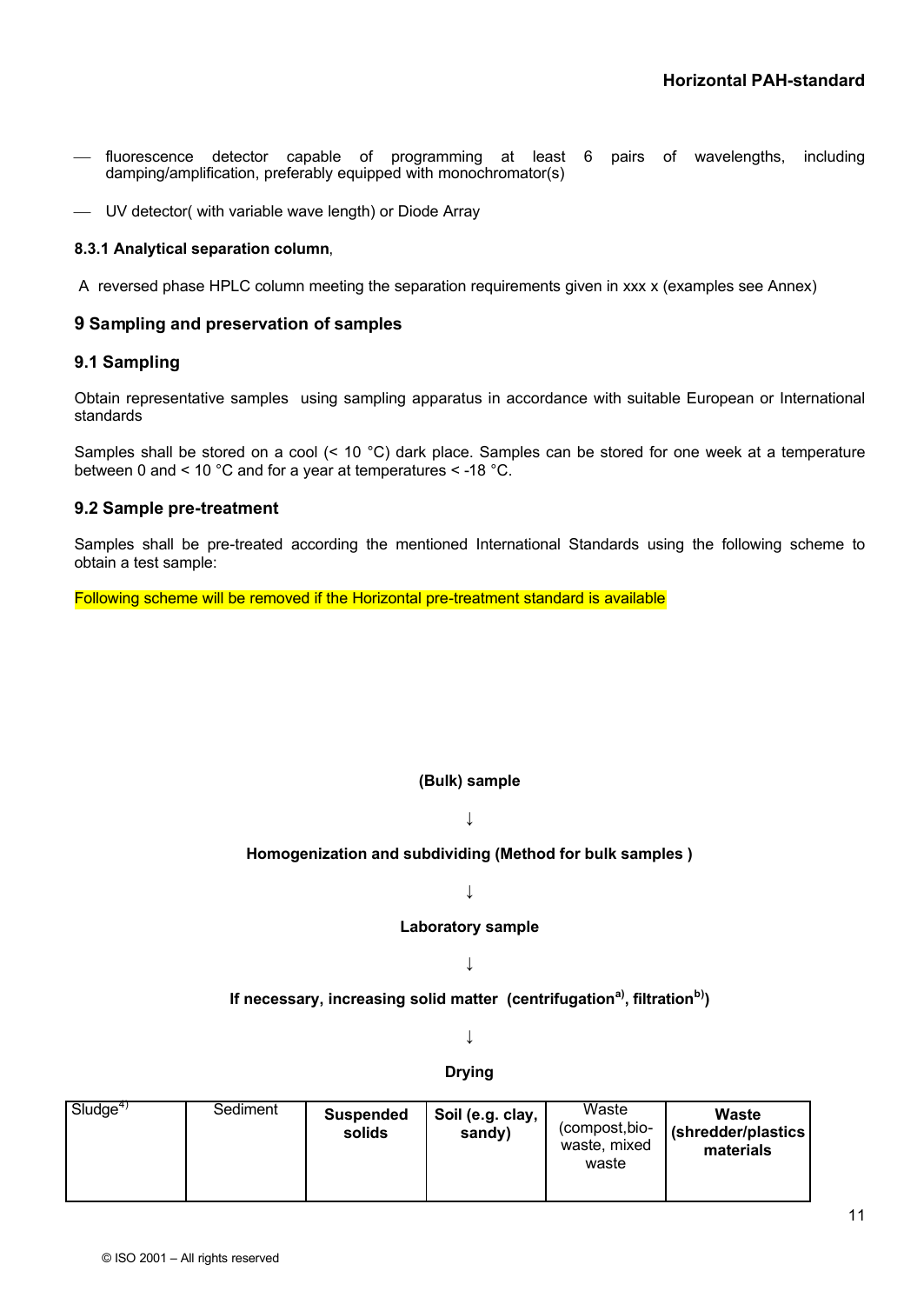| Freeze drying <sup>c</sup><br>(ISO/DIS<br>16720 | Freeze drying<br>(ISO/DIS<br>16720) | Freeze drying<br>(ISO/DIS<br>16720) | U)<br>Na <sub>2</sub> SO <sub>4</sub>            | Na <sub>2</sub> SO <sub>4</sub>                  | Air drying e) |
|-------------------------------------------------|-------------------------------------|-------------------------------------|--------------------------------------------------|--------------------------------------------------|---------------|
|                                                 | No dryingf                          |                                     | Freeze drying<br>(ISO/DIS<br>16720)<br>No drying | Freeze drying<br>(ISO/DIS<br>16720)<br>No drying |               |

↓

# **Grinding (ISO 14507)/sieving (homogenisation, subdividing)**

**↓**

#### **Test sample**

(Dry or high solid matter content >)

Possible with several samples, but not practicable with material having approximately the same density of water (i.e. sludges)

b)Filtration Possible, but no good handling with several samples, blockages, water content to high, Extraction of target compound with filter paper

c)Freeze drying For samples like sludges, sediments and suspended soil with higher water content >50%

 $\frac{d}{2}$ <sup>Na SO4</sup> can be used for preservation of the hygroscopic dried sludge

<sup>e)</sup> Airdrying Not allowed for PAH, because they are degradable under aerobic conditions and when volatile

PAH are to be analysed

f) No drying If water content enables direct extraction according to 10.2.1

Note If it is possible to take a representative wet sample, the following procedure can be used to make a dry sample. Mix in a mortar ca 10 g of sample, weighed to the nearest 0.01 g, with one or more equivalents of Na<sub>2</sub>SO<sub>4</sub>, weighed to the nearest 0.01 g, so that a homogenous dry mass is obtained. Use this whole sample for further analysis;

Store the samples in a dark place at a temperature below 10 °C, if possible in a refrigerator. Determine the content of dry matter in the sample in according to ISO 11465.

NOTE It is permissible for dried samples, if kept sealed, to be stored for a longer period at room temperature (approx. 1 month).

Suggestion for validation: Use material ISPRA and materials WUR, dry material. Measure, add water, equilibrate 24 hours, measure the wet sample using acetone/ hex. Dry with Na2SO4 and measure using the same procedure

NH will supply results from Danmark. AB for sludges, sediment and soils TW for soil

# <span id="page-17-0"></span>**10 Procedure**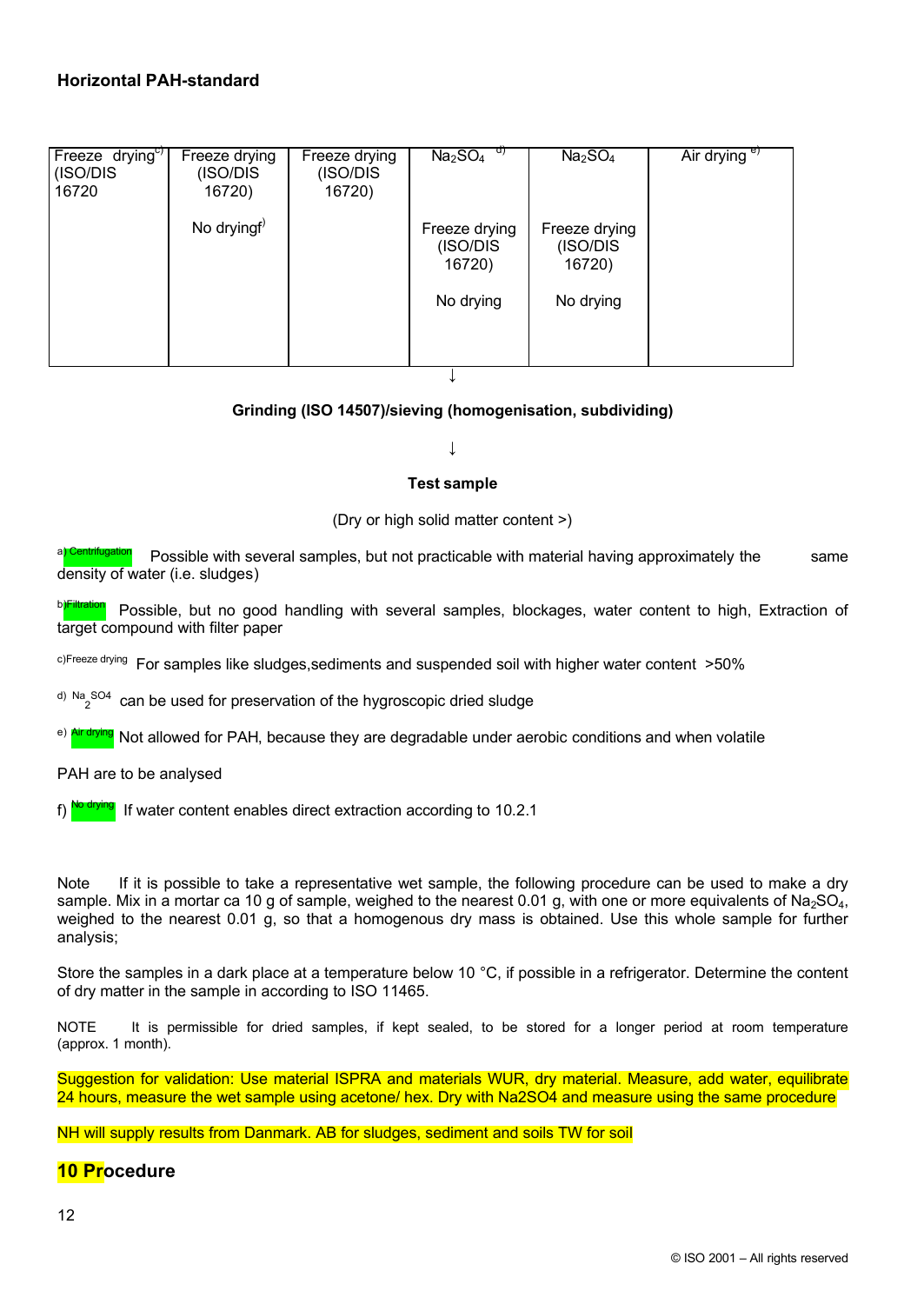# **10.1 Blank**

Perform a blank determination following paragraphs for the used procedure (selected extraction and clean-up) using the same amount of reagents that are used for the pretreatment, extraction, clean up and analysis of a sample.

Blank values should be smaller then the detection limit for analytes concerned.

# **10.2 Extraction**

#### **10.2.1** General

Depending on the test sample, origin, moisture content, choose a suitable extraction method.

Extraction procedures described in this standard are able to extract up to 20 g of dry sample. If the test sample has a low density (i.e. some wastes) or the sample is homogeneous, depending on the expected PAH content and on the homogeneity of the sample, less sample can be used. In general the following amounts can be used: 10 - 20g of soil;  $2 - 10$  g of sewage sludge,  $5 - 20$  g of compost or  $2 - 20$  g of waste.

|                    | Sample<br>contains                                                                                             | Extractant                                 | Equipment                                       | Procedure           | remarks                                                         |
|--------------------|----------------------------------------------------------------------------------------------------------------|--------------------------------------------|-------------------------------------------------|---------------------|-----------------------------------------------------------------|
| Dry test<br>sample | Soil-like<br>materials,<br>sludge,<br>sediments,<br>biowaste,<br>compost                                       | Acetone/petr<br>oleum ether                | agitation                                       | <b>Extraction 1</b> |                                                                 |
|                    | <b>Highly</b><br>contaminated<br>soil and<br>waste,<br>sludge,<br>biowaste,<br>compost,<br>suspendes<br>solids | <b>Toluene</b>                             | Soxhlet,<br>Pressurised<br>Liquid<br>Extraction | <b>Extraction 2</b> |                                                                 |
| Wet test<br>sample | Soil-like<br>material/sedi<br>ments<br>biowaste<br>compost                                                     | Acetone/petr<br>oleum ether<br><b>NaCl</b> | agitation                                       | <b>Extraction 1</b> | Limitations for the amount of water<br>in the sample are given. |

# **10.2.2 Extraction 1: samples using acetone/petroleum ether**

Take 2-20 g dry test samplel and place it in a stopperd flask . For GC-MS Analysis with internal calibration add a definite volume of the internal standard solution. Add 50 ml of acetone to the test sample and extract by shaking thoroughly to break up the soil aggregates. Then add 50 ml of petroleum ether and shake again thoroughly at least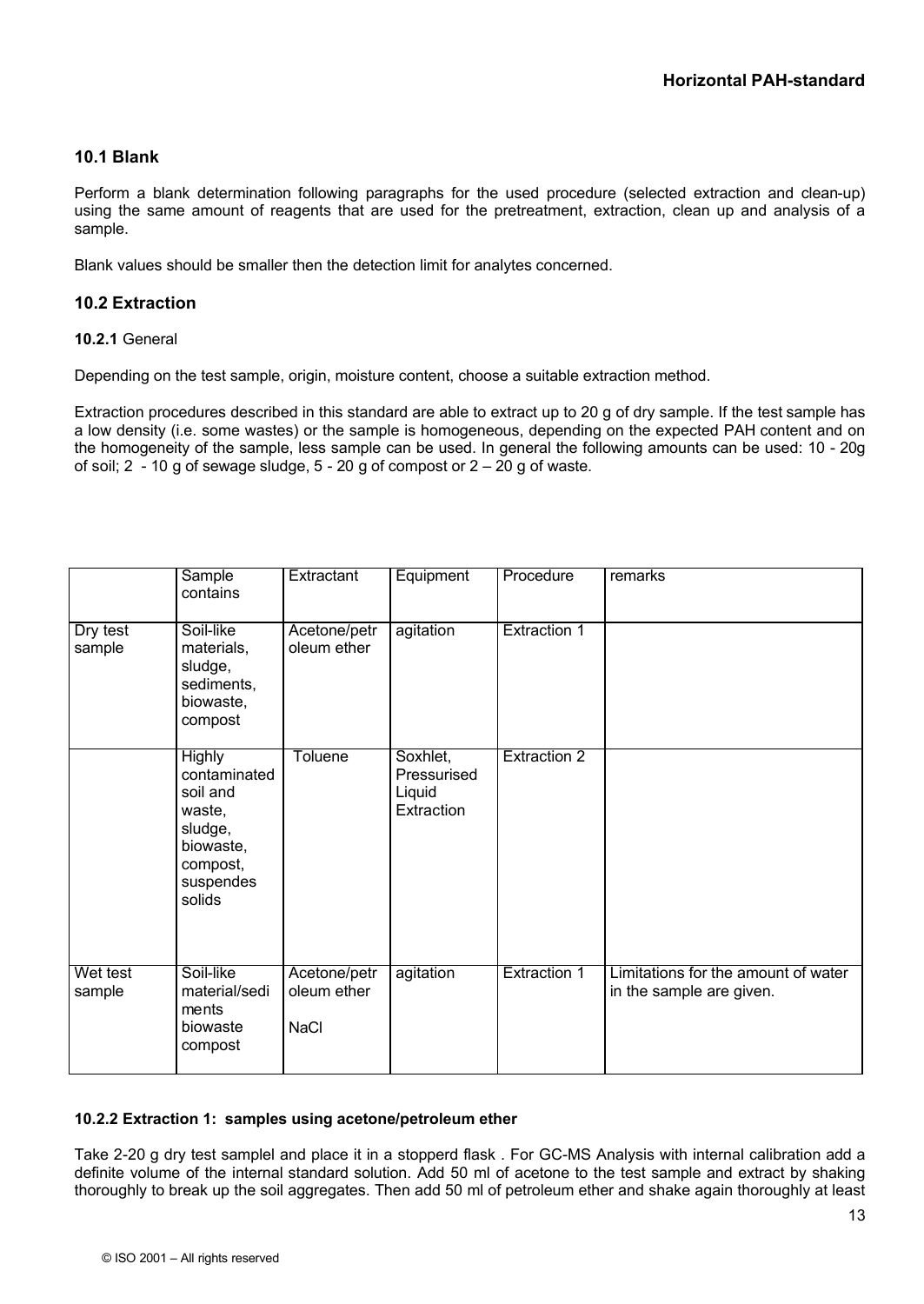for 12 h. Use a horizontal shaking device and have the solvent movement in the shaking bottle in horizontal position. After settling, decant the supernatant. Wash the solid phase with 50 ml of petroleum ether and decant again. Collect the extracts in a separating funnel of 1 l capacity and remove the acetone by shaking twice with 400 ml of water. Dry the extract over anhydrous sodium sulfate and transfer the dried extract to the concentrator. Rinse the sodium sulfate with petroleum ether and add the rinses to the extract.

Note1: For HPLC Analysis, where external calibration is used, only the recovery standard such as 6- methyl chrysene should be added to the sample before extraction.

If the sample contains water up to 25%, the same procedure can be used. If the water content of the sample is greater than 25 % this procedure is less effective and the amount of acetone shall be increased. The ratio acetone: water should be at least 9:1. The ratio acetone: petroleum ether should be kept constant to 2:1.

Note2 Other extraction techniques, like ultrasonic extraction, microwave or pressurised extraction may be suitable. However if using other extraction techniques the comparability to the method described in this standard has to be proven.

#### **10.2.3 Extraction 2: dry samples using Soxhlet / Pressurised liquid extraction**

Take 2g-20 g dry test sample and place it the extraction thimble. For subsequent GC-MS Analysis with internal calibration add a definite volume of the internal standard solution. Extract the sample with approximately 70 ml of the solvent (toluene) using soxhlet extraction apparatus. The duration of the extraction should be calculated with a minimum of 100 extraction cycles. For subsequent HPLC Analysis only a recovery standard solution is added to the sample before extraction

## **10.2.4 Extraction 3 of wet samples acetone/petroleum ether/Sodium chloride**

Take an amount of sample equivalent to 2g to 20g of the dry sample and put it into a 1000 ml screw-cap glass jar or into a 1000 ml Erlenmeyer flask. For subsequent GC-MS Analysis with internal calibration add a definite volume of the internal standard spiking standard solution. The deuterated substances added shall have such a quantity that their concentrations in the final extract fall under the working range of the measurement method. For subsequent HPLC Analysis only a recovery standard solution is added to the sample before extraction

If the sample is dry, add 50 ml water. For moist samples, the water quantity to be added is calculated according to equation (1):

$$
m_{\rm w} = 50 - \frac{m_{\rm E} \cdot m_{\rm H_2O}}{100} \tag{1}
$$

 $m_{_{\rm W}}$  is the water to be added in grams

 $m_{\rm E}$ is quantity of the sifted soil sample in grams

 $m_{\text{H}_2\text{O}}$  is the water content of the sample according to pr EN 14346 in percent mass, (%)

Add 40 g sodium chloride, 100 ml acetone and 50 ml petroleum ether to the moistened preparations, close the container and shake it by means of a shaker for at least 12 h.

The organic phase is to be separated, if necessary, using a centrifuge with seal able centrifuge cups. Acetone and polar compounds are to be removed from the organic phase by shaking twice with 150 ml water each in a separatory funnel.

# **10.3 Concentration or dilution**

10.3.1 **General**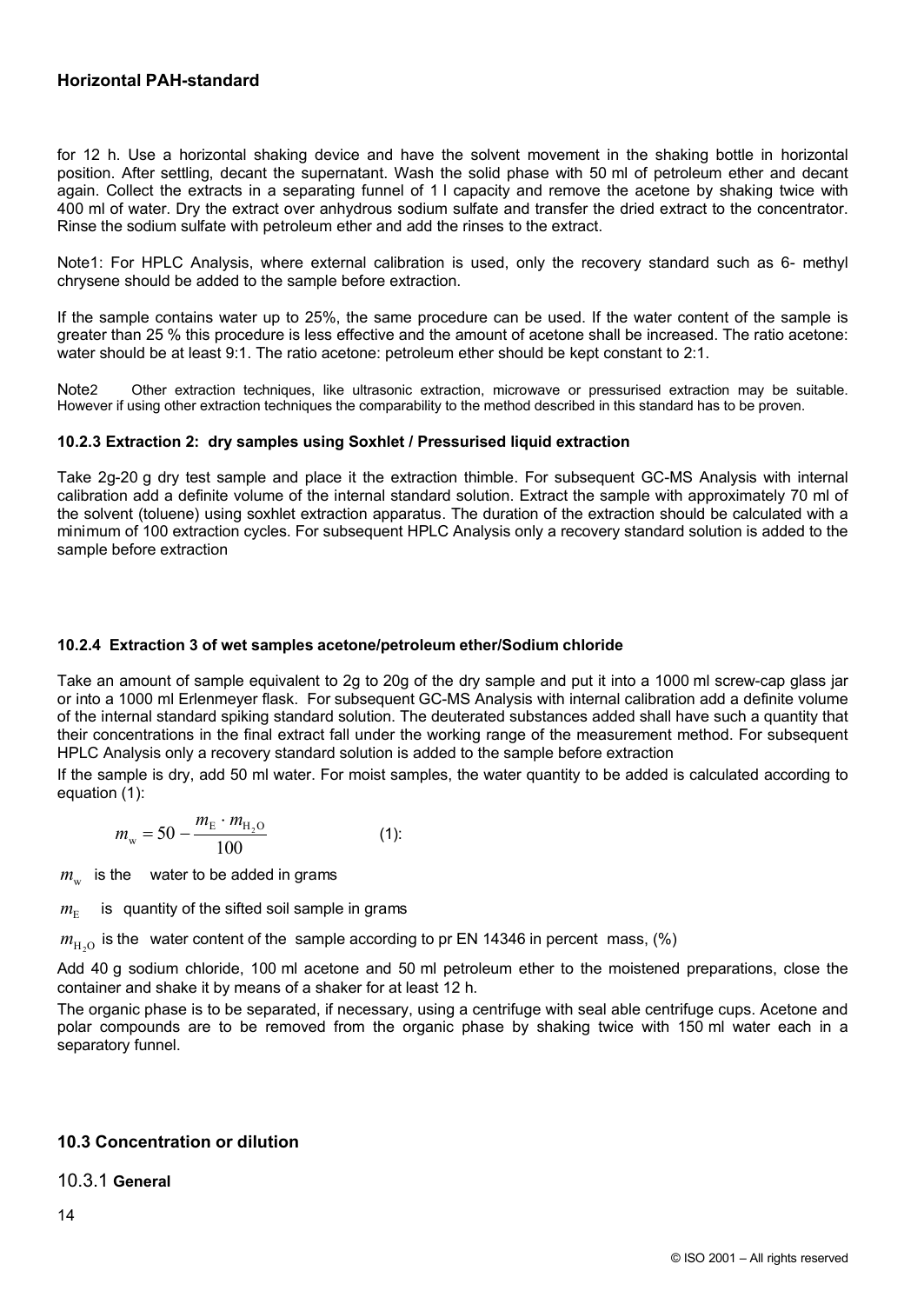According to the expected contamination level the extract can be concentrated or diluted with appropriate solvent for subsequent analysis when clean up step is not required. If appropriate concentrate the extract to approximately.10 ml by evaporation. Transfer the concentrated extract to a calibrated test tube and concentrate to 1 ml using a gentle stream of nitrogen at room temperature.

Note Too high temperatures and a too high flow of nitrogen may result in loss of the more volatile PAH.

Note 1: Do not evaporate the extracts to dryness, as losses of the 2- or 3-ring compounds may occur. It is advisable to add small amount (100 microlitres) of high boiling solvent as keeper.

#### **10.3.2 For GC-MS Analysis**

When clean up is not required the extract can be brought to a definite volume and a deuterated PAH is added to the final extract as an injection standard for the recovery check of the internal standards prior to GC-MS injection (see 10.3)

#### **10.3.3 For HPLC Analysis**

When clean up is not required, the solvent of the final extract (from extraction procedure 1 and 3) has to be changed from petroleum ether to a solvent such as acetonitrile which is compatible with the mobile phase of the HPLC System . Add for example 0.8 ml acetonitrile to an aliquot e.g. 1 ml of petroleum ether and concentrate at room temperature with a gentle stream of nitrogen until all petroleum ether has been removed, i. e. until the volume of 0,8 ml has been reached. Add acetonitrile up to the mark of 1.0 ml for subsequent HPLC analysis

Note 2:The enriched extract should not contain residues of hexane or acetone, because the presence of these solvents in the measuring solution leads to interferences with the HPLC

Note 3: For extraction procedure 3, the final extract of toluene can be diluted with acetonitrile in accordance with the expected contamination level prior to HPLC analysis.

# **10.4 Clean up of the extract**

#### **10.4.1** General

Clean-up has to be used if compounds are present that can interfere with the PAH of interest in the GC-MS chromatogram respectively HPLC chromatogram or if that can influence the measurement procedure (i.e. contamination of injector system, column and detection). If no or negligible interfering substances are present, no clean-up is necessary. Depending on the substances to be removed the following decision table has to be used. Before application of the clean-up to real samples the laboratory has to ensure that recoveries after use of the clean-up are at least 80% for all relevant PAH (including spiking and recovery standards). One has to be aware about the fact the PAH are in contrary to the PCB not so stable and persistent so that extreme clean up conditions are not applicable .

#### Reference to validation reports is made in annex D.

| Table 2. Possible clean-up methods |  |  |  |  |
|------------------------------------|--|--|--|--|
|------------------------------------|--|--|--|--|

| Method     | .lean-up        | tor removal of  | Special for | Validated       | Remarks                                                   |
|------------|-----------------|-----------------|-------------|-----------------|-----------------------------------------------------------|
| Clean-up A | Aluminium oxide | polar compounds |             | SO <sub>1</sub> | Difficult to adjust water content and<br>keep it constant |
| Llean-un B | Silica          | Polar compounds |             | SO <sub>1</sub> |                                                           |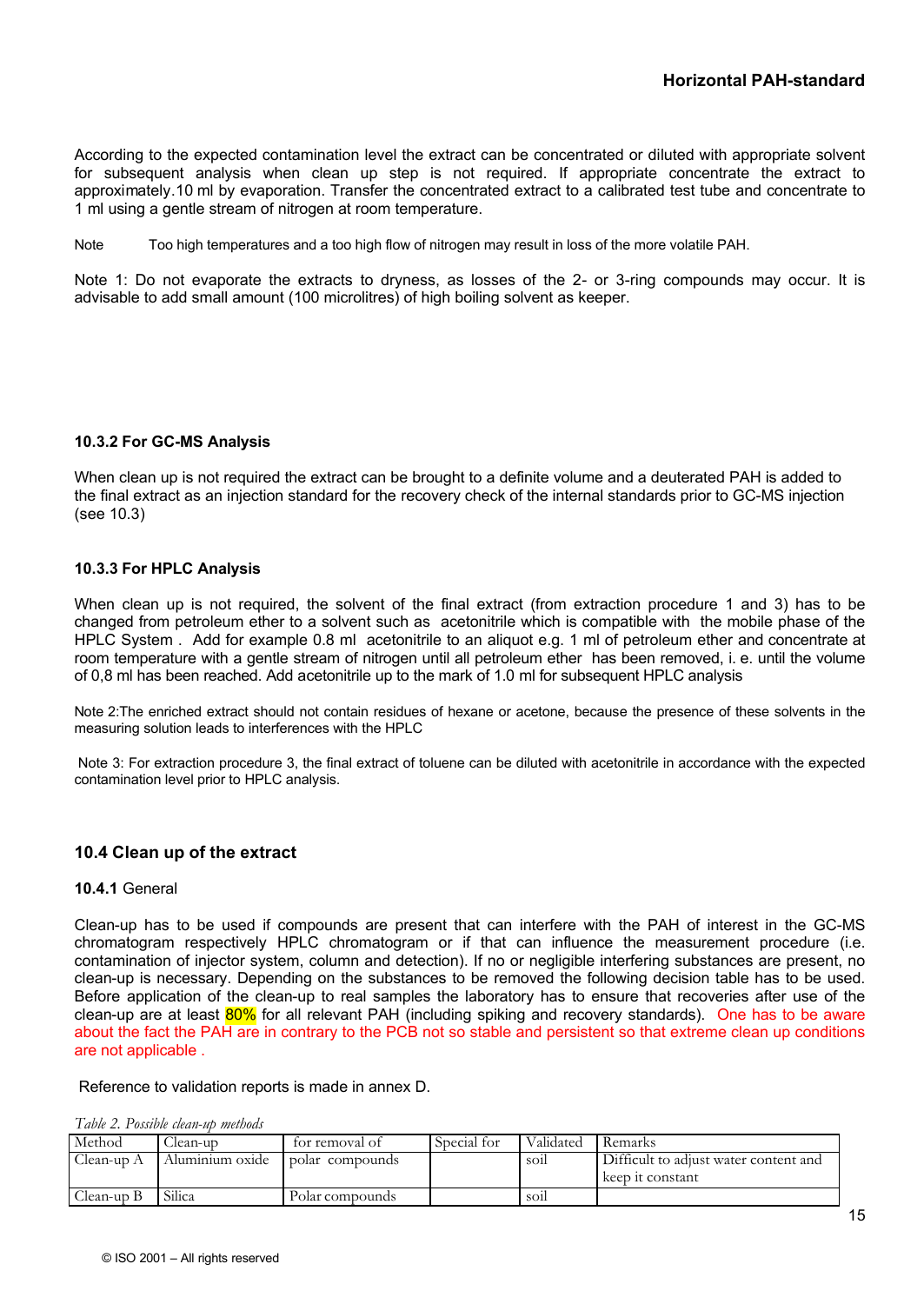| Clean-up G<br>MS<br>High molecular<br>Gel permeation<br>compounds<br>Clean-up L, DMSO/cyclohexa Alipahatic<br>MS | $Clean-up D$ | Florisil | Polar |  |  |
|------------------------------------------------------------------------------------------------------------------|--------------|----------|-------|--|--|
|                                                                                                                  |              |          |       |  |  |
|                                                                                                                  |              |          |       |  |  |
|                                                                                                                  |              |          |       |  |  |
| hydrocarbons<br>ne                                                                                               |              |          |       |  |  |

Addition of keeper during final concentration after clean-up

#### **10.4.2 Clean-up A – Aluminium oxide**

Prepare an adsorption column by placing a small plug of quartz wool (xxx) in the chromatography tube (xxx) and packing it dry with 2,0  $g \pm 0.1$  g of aluminium oxide (4xxx).

Note 1 Before use, the elution pattern of each series of aluminium oxide columns and the necessary elution volume should be verified with the aid of a standard solution of PAH

With a pipette transfer the extract to the dry packed adsorption column; rinse the test tube twice with 1 ml of petroleum ether and transfer the rinsings to the column with the same pipette as soon as the liquid level reaches the upper side of the column packing. Elute with approximately 10 ml of petroleum ether.

One drop of keeper substance is added to the eluate, and then the eluate is reduced to approximately 0.5 ml at a maximum temperature of 40 °C by means of a suitable enrichment device.

Note 2 Commercial available disposable columns may be used as an alternative if found equally suitable.

#### **10.4.3 Clean-up B on silica gel**

Put glass wool and 10 g silica gel into the glass column for clean-up on silica gel. Then add a 1 cm layer of sodium sulfate and condition with 20 ml of the solvent mixture for silica gel (xxx) used for dissolving the residue. The sample is put into the column when the level of the solvent mixture is drained to approximately 0,5 cm above the column packing. The reduced extract or the eluate obtained in the previous clean-up step is to be quantitatively transferred to the column; alternatively, an aliquot may be used.

Elution is performed using a total of 100 ml solvent mixture for the silica gel column (xx). One drop of keeper substance is added to the eluate, and then the eluate is concentrated by removal of the solvent.

# **10.4.4 Clean-up by gel permeation chromatography (styrene divinylbenzene resin)**

The extract obtained is carefully reduced under a gentle nitrogen flow. The residue is immediately dissolved in 15 ml solvent mixture for gel permeation chromatography (xx). 5 ml of the dissolved residue are put into the GPC column.

The solvent mixture for GPC is used for elution.

Settings of the GPC system (recommended values):

| Flow rate:                      | 5 ml $\cdot$ min <sup>-1</sup> |
|---------------------------------|--------------------------------|
| Volume of the sample loop: 5 ml |                                |
| First fraction:                 | 120 ml (24 min)                |
| PAH elution:                    | 155 ml (31 min)                |
| Last fraction:                  | 20 ml (4 min).                 |

The elution volumes of the first fraction, eluate and last fraction shall be considered recommended values and have to be regularly verified by means of the multi-component PAH standard solution.

One drop of keeper substance is added to the eluate, and then the eluate is reduced to approximately 0.5 ml at a maximum temperature of 40 °C by means of a suitable enrichment device.

Note During use of the gelpermeation column a small shift in volume to be collected may occur. This will be visible in a decrease of recoveries of the internal standards. If this occurs readjustment of the sampled volume may be necessary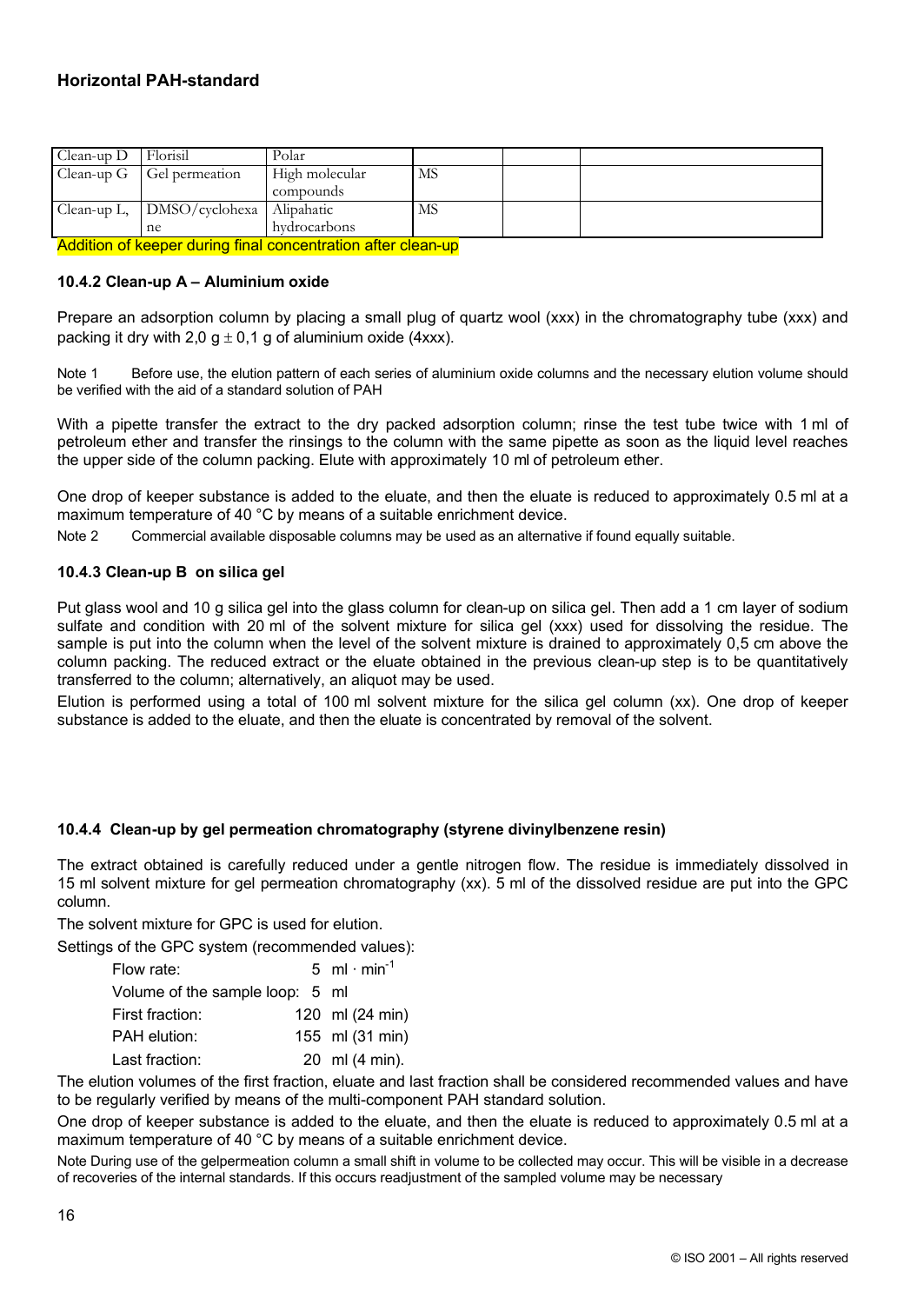#### **10.4.5Clean-up L DMF/cyclohexane partitioning for aliphatic hydrocarbons removal**

Extracts of samples containing a high amount of aliphatic compounds need additional clean up by dimethylsulfoxide / cyclohexane partitioning, especially for GC-MS measurement.

Transfer an aliquot of the extract(e.g.1 ml) of to a separatory funnel of 100 ml containing 10 ml of DMF/water 9:1(7.3.4.1.1) and remove the aliphatic hydrocarbons by extraction with 10 ml of cyclohexane . Repeat twice. Transfer the DMF/water 9:1 phase to a separatory funnel of 500 ml, add 100 ml of pure water and extract the PAH with 10 ml of cyclohexane. Repeat once. Combine the cyclohexane extracts. One drop of keeper substance is added to the extracts, and then the extract volume is reduced to approximately 0.5 ml by means of a suitable enrichment device.

#### **10,5 Addition of the injection standard**

Add ..µl of the *injection standard*?? to the extract obtained after clean-up (must be in line with the calibration standard) Note the final volume *V*

#### **10.6 Gas chromatographic analysis**

#### **10.6.1 Gas chromatographic analysis with mass spectrometric detection**

#### **10.6.2Setting the gas chromatograph**

Set the gas chromatograph in such a way that sufficient separation of the PAH is achieved. Optimise the gas chromatograph starting from the following typical conditions:

GC-conditions:

.

| Separation column: | Capillary column, non to medium polar stationary phase, film thickness 0,25 µm, |  |  |  |  |
|--------------------|---------------------------------------------------------------------------------|--|--|--|--|
|                    | length 30 m, internal diameter 0,25 mm                                          |  |  |  |  |

| Oven temperature program: | $60 °C$ , 2 min<br>30 °C/min to 120 °C<br>5 °C/min to 300 $\degree$ C<br>300 °C, 15 min |
|---------------------------|-----------------------------------------------------------------------------------------|
| Injector temperature:     | 260 °C                                                                                  |
| Splitless injection:      | 1 $\mu$ , keep the split 1,8 min closed                                                 |

Carrier gas: Fig. 2016 Melium 0,8 ml/min to 1 ml/min

#### **10.6.3 Mass spectrometric (MS) conditions**

| MS Interface Temperature: | 295 °C |
|---------------------------|--------|
| Filament On               | 6 min  |

Selection of mass numbers

The following mass numbers (see Table 3) can be used for the quantitative analysis in selected ion monitoring mode.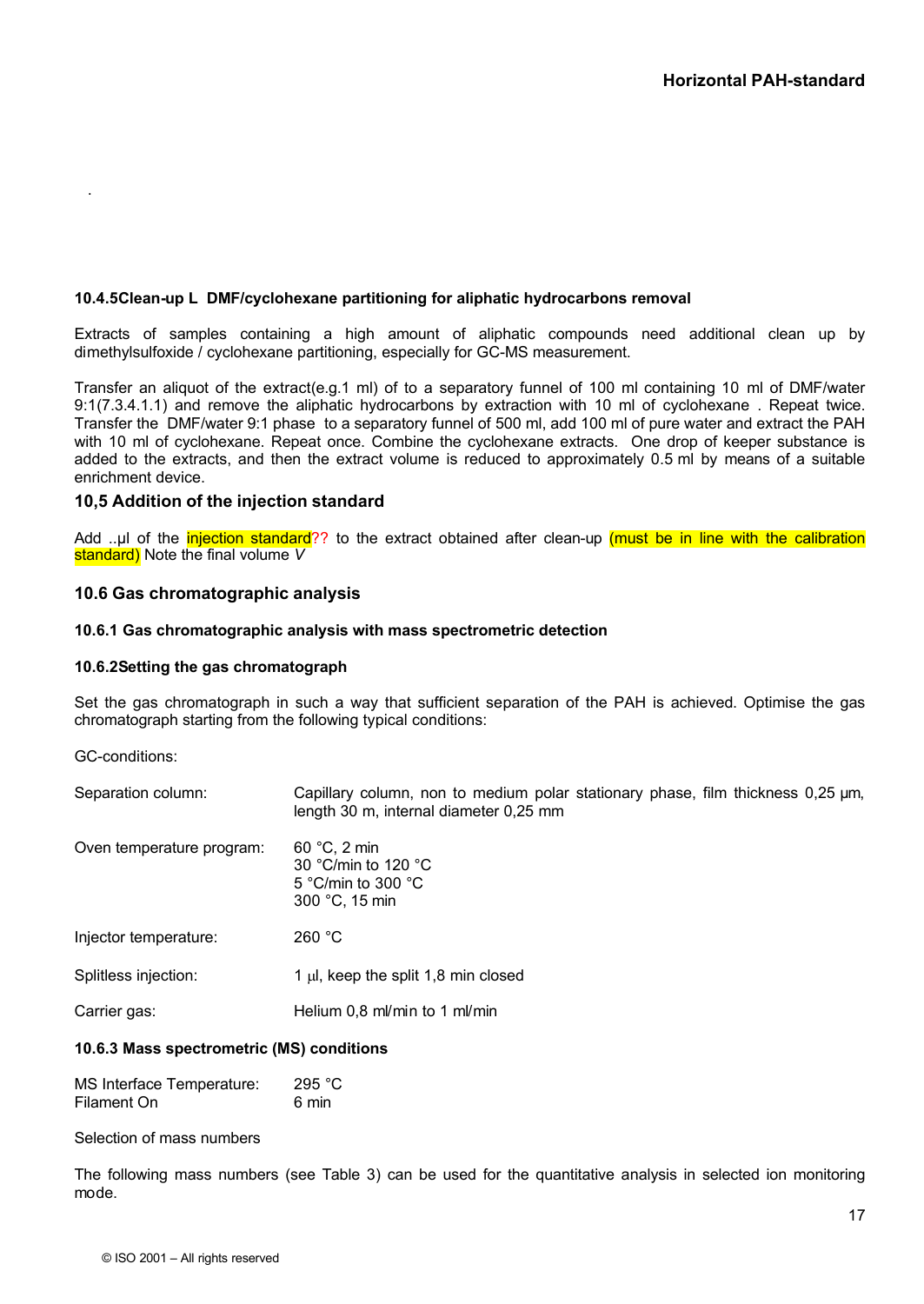| Compound                                    | mass number<br>amu |
|---------------------------------------------|--------------------|
| Naphthalene-D <sub>8</sub> (ISTD)           | 136                |
| Naphthalene                                 | 128 (129)          |
| Acenaphthylene                              | 152 (151)          |
| Acenaphthene-D <sub>10</sub> (ISTD)         | 164                |
| Acenaphthene                                | 154 (153)          |
| Fluorene                                    | 166 (165)          |
| Phenanthrene-D <sub>10</sub> (ISTD)         | 188                |
| Phenanthrene                                | 178 (179)          |
| Anthracene-D <sub>10</sub> (ISTD)           | 188                |
| Anthracene                                  | 178 (89)           |
| Fluoranthene-D <sub>10</sub> (ISTD)         | 212                |
| Fluoranthene                                | 202 (101)          |
| Pyrene                                      | 202 (101)          |
| Benz(a)anthracene- $D_{12}$ (ISTD)          | 240                |
| Benz(a)anthracene                           | 228 (114)          |
| Chrysene                                    | 228 (114)          |
| Benzo(b)fluoranthene-D <sub>12</sub> (ISTD) | 264                |
| Benzo(b)fluoranthene                        | 252 (253)          |
| Benzo(k)fluoranthene                        | 252 (253)          |
| Benzo(a)pyrene                              | 252 (253)          |
| Benz(e)pyrene-D <sub>12</sub> (ISTD)        | 264                |
| D12-Perylene-D <sub>12</sub> (ISTD)         | 264                |
| Indeno(1,2,3-c,d)pyrene                     | 276 (138)          |
| Dibenz(ah)anthracene                        | 278 (139)          |
| Benzo(ghi)perylene                          | 276 (138)          |

**Table 3 — Mass numbers of polycyclic aromatic hydrocarbons**

List of the diagnostic ions with relative intensities with reference ISO FDIS 22892 (GC-MS identification) will be given in Annex part

#### **10.6.4 Calibration of the method using internal standard**

This is an independent method for the determination of the mass concentrations and is not influenced by injection errors, the volume of water present in the sample or matrix effects in the sample, provided that recovery of the compounds to be analysed is about equal to that of the standard.

18 Add a specific mass of the internal standard (10  $\mu$ g) to the soil test sample as to the calibration solutions. The mass concentration of the standard must be the same for calibration and analysis. Run the GC-MS analysis with the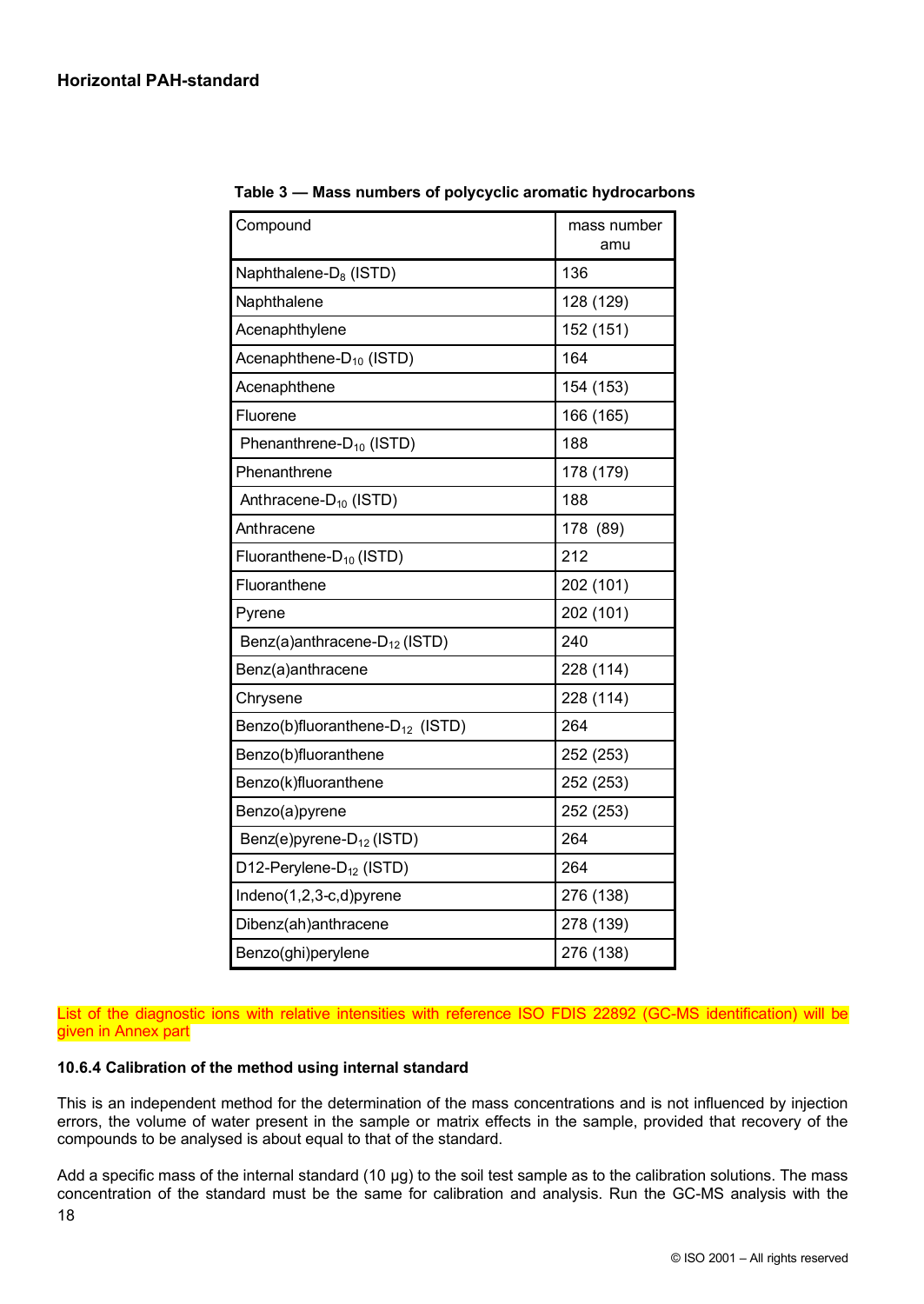calibration solutions, prepared as described in (6.6.2.3). Calculate the relative response ratio for the native PAH and the deuterated PAH after obtaining a calibration curve by plotting the ratio of the mass concentrations against the ratio of the peak areas (or peak heights) using equation (2):

$$
\frac{A_{\rm n}}{A_{\rm d}} = s \cdot \frac{\rho_{\rm n}}{\rho_{\rm d}} + b \quad (2)
$$

where:

- *A*<sup>n</sup> is the measured response of the native PAH e.g. peak area;
- A<sub>d</sub> is the measured response of the deuterated PAH e.g. peak area;
- *s* is the slope of the calibration function;
- *ρ<sup>n</sup>* is the mass concentration of the native PAH in the calibration solution in micrograms per mililitre µg/ml;
- $\rho_d$  is the mass concentration of the deuterated PAH in the calibration solution micrograms per mililitre in  $\mu$ g/ml;
- *b* is the intercept of the calibration curve with the ordinate.

Two types of calibration are distinguished: the initial calibration (9.6.4.1) and the daily calibration (validity check of the initial calibration); the last one is called recalibration (9.6.4.2).

The initial calibration serves to establish the linear working range of the calibration curve. This calibration is performed when the method is used for the first time and after maintenance and/or repair of the equipment.

The recalibration checks the validity of the linear working range of the initial calibration curve and is performed before each series of samples.

NOTE Non linear calibration methods are allowed.

#### **10.6.5 Initial calibration**

Take a gas chromatogram of a series of at least 5 standard solutions with equidistant concentrations as given in Annex B, including the solvent blank (see Annex B). Identify the peaks; for this consult annex A and if necessary the gaschromatograms of the individual compounds. Prepare a calibration graph for each compound.

Determine the deviations between the measured values and the initial calibration line. When the deviation for the highest concentration is less than 5 %, assume linearity exists for the whole range. When this deviation is more than 5 %, decrease the range by deleting the value for the highest concentration.

Choose as a working standard the calibration solution with the concentration closest to the middle of the linear range. When the range of the samples is lower than the linear range found, it is permissible for a working standard with a lower concentration to be chosen, corresponding to the middle of the sample range.

Note 1 It is allowed to use non-linear calibration using all 5 standards. In that case, the same 5 standards have to be used for recalibration and not the selection of 2 described below

#### **10.6.6 Recalibration.**

For every batch of samples, inject at least two calibration standards with concentrations of  $20 \pm 10$  % and  $80 \pm 10$  % of the established linear range and calculate the straight line from these measurements. If the straight line falls within the 95 % confidence limits of the initial calibration line, the initial calibration line is assumed to be valid. If not, a new calibration line has to be established according to 9.8.1.1.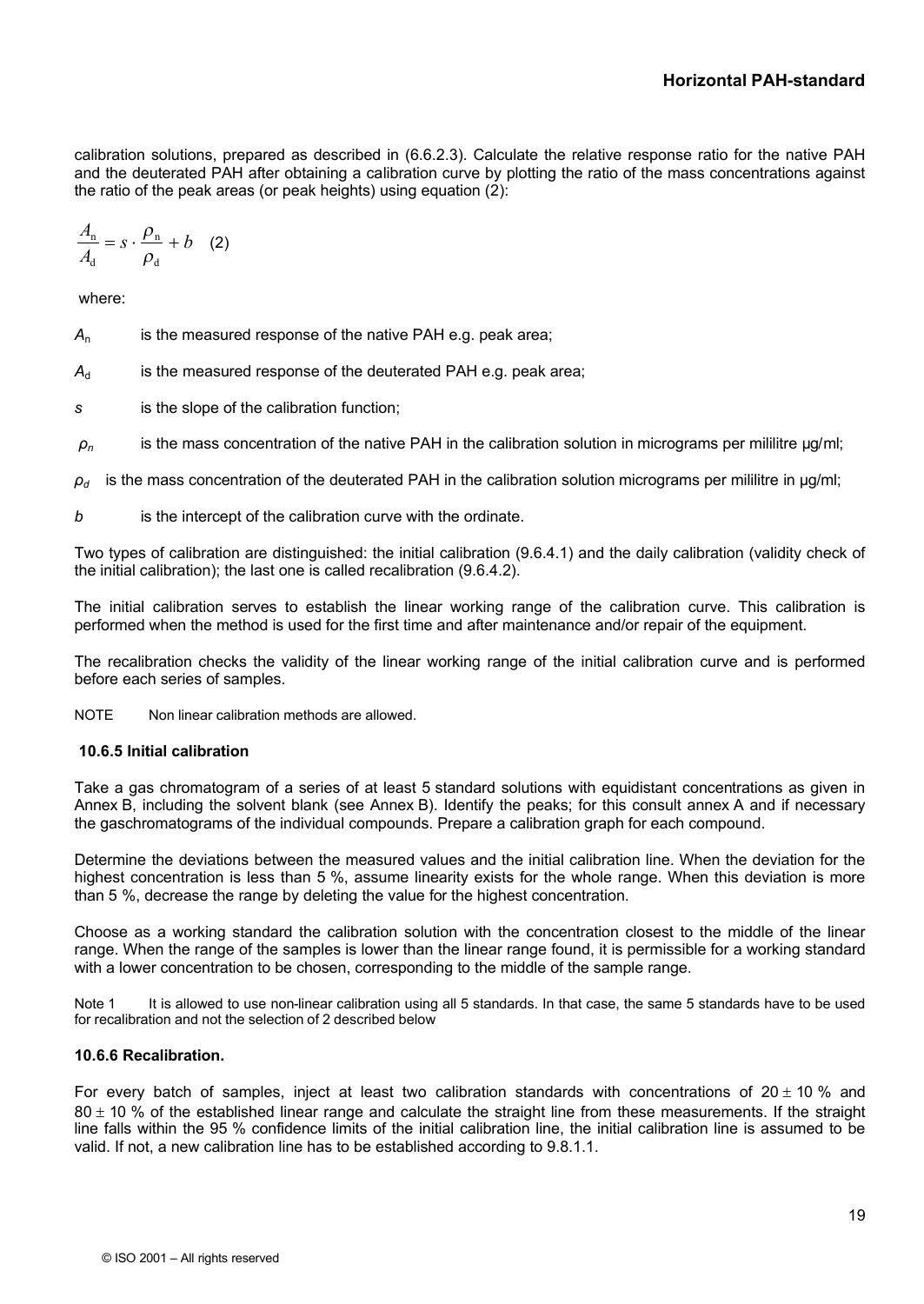#### **10.6.7 Measurement**

Measure the gas chromatograms of the extracts obtained under 8.4. With the aid of the absolute retention times, identify the peaks to be used to calculate the relative retention times. Use the standard as close as possible to the PAH-peak to be quantified. For the other relevant peaks in the gas chromatograms, determine the relative retention times. Assign the name of a compound if the relative retention time differs from the relative retention time obtained under 8.5.2 by less than 0,2 %.

If the concentration is above the level for proper identification or quantification, a diluted extract has to be injected for proper identification or quantification of the relevant PAHs.

#### **10.6.8 Identification**

Use ISO 22982 for identification of the measured compounds

#### **10.6.9 Check on method performance**

Because this standard allows using different modules, comparing the measured response of the internal standards and injection standards in both the injected performance standard solution and the injected sample is a check on the performance of the total procedure.

Add to the volume used for analysis X  $\mu$ l of internal standard and Y  $\mu$ l of injection standard. This is the performance standard.

Note The performance standard can be one of the calibration standards, provided that the ratio of the volumes (X/Y) used is the same.

Calculate for each internal standard the ratio between sample and performance standard solution using the closest injection standard.

$$
recovery ratio = \frac{A_1(sample)}{A_2(sample)} \cdot \frac{A_2(p.s.)}{A_1(p.s.)} .100\%
$$
\n(4)

*A*<sup>1</sup> is the measured response of the PAH internal standard e.g. peak area

*A*<sup>2</sup> is the measured response of the PAH injection standard e.g. peak area

#### p.s. is performance standard

The average ratio in the sample must be at least 75% of the ratio in the standard. The ratio for an individual PAH should be at least 60%. If not the analyses shall be repeated using modules more suitable for the sample.

# **6.1.1 Calculation**

Calculate the mass content of the individual PAH from the multipoint calibration of the total method by using equation (5):

$$
\omega_{\rm n} = \frac{(A_{\rm n} / A_{\rm d}) - b}{s \cdot m \cdot d_{\rm s}} \cdot \rho \partial \cdot V \tag{5}
$$

where:

 $\omega_{\rm n}$  is the content of the individual PAH found in the sample in milligrams per kilogram mg/kg on the basis of the dry substance;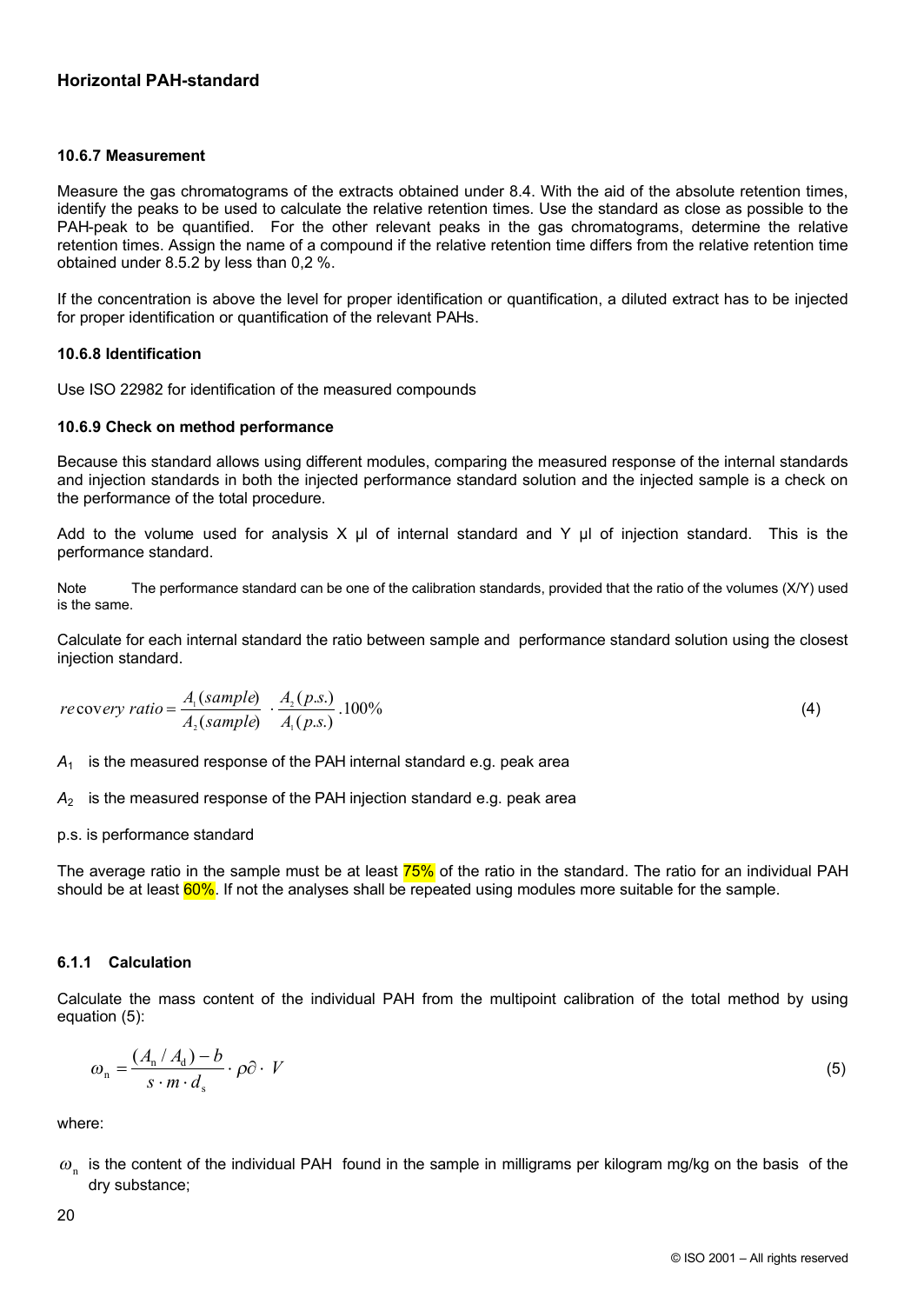- $A_d$  is the measured response of the deuterated PAH in the sample extract
- A<sub>n</sub> is the measured response of the native PAH in the sample extract;
- $\rho_d$  is the mass concentration of the deuterated PAH in the sample extract in micrograms per millilitre  $\mu$ g/ml;
- *m* is the mass of the soil test sample used for extraction in grams g;
- $d_s$  is the content of the dry substance in the field moist sample in mass fraction, determined according to ISO 11465 in percent %;
- *V* is the volume of the final solution in millilitres ml;
- *S* is the slope of the calibration function;
- *b* is the intercept of the calibration curve with the ordinate.

The result shall be expressed in mg/kg dry soil and rounded to one significant figure after the decimal point.

# **10.7 Liquid chromatography**

Adjust the HPLC system according to the manufacturer's instructions. Regularly check baseline noise and baseline drift against the specifications guaranteed by the manufacturer. If the results of these tests do not meet the specified values, detect and eliminate the reasons.

## **10.7.1 Chromatographic separation**

Use a column and chromatographic conditions which allow efficient separation of the PAH stated in the scope. For a choice of columns and the corresponding gradients see annex A

#### **10.7.2 Detection**

Ultraviolet detectors, fluorescence detectors or a combination offsetting the disadvantages of the relevant detectors are suitable for detection.

#### **10.7.2.1 Ultraviolet detector**

Preferably, a diode-array detector shall be used, but comparable results can also be achieved by means of a variable-wavelength ultra-violet detector.

Diode-array detectors allow for comparing the spectrum of the sample substance and the reference substance.

The advantage of ultra-violet detectors is that they have a bigger linear range than fluorescence detectors. Disadvantages are that their sensitivity and selectivity is lower in comparison with fluorescence detectors.

# **10.7.2.2 Fluorescence detector**

Fluorescence detector which is capable of free selection of excitation and emission wavelengths and adjustable during chromatographic separation.

For detection choose the appropriate excitation and emission wavelengths with regard to sensitivity and selectivity. A typical wavelength programme is given in annex A, table A.3.

During wavelength programming baseline disturbance should be avoided. Changes must therefore only be made at a minimum resolution of  $R = 2.5$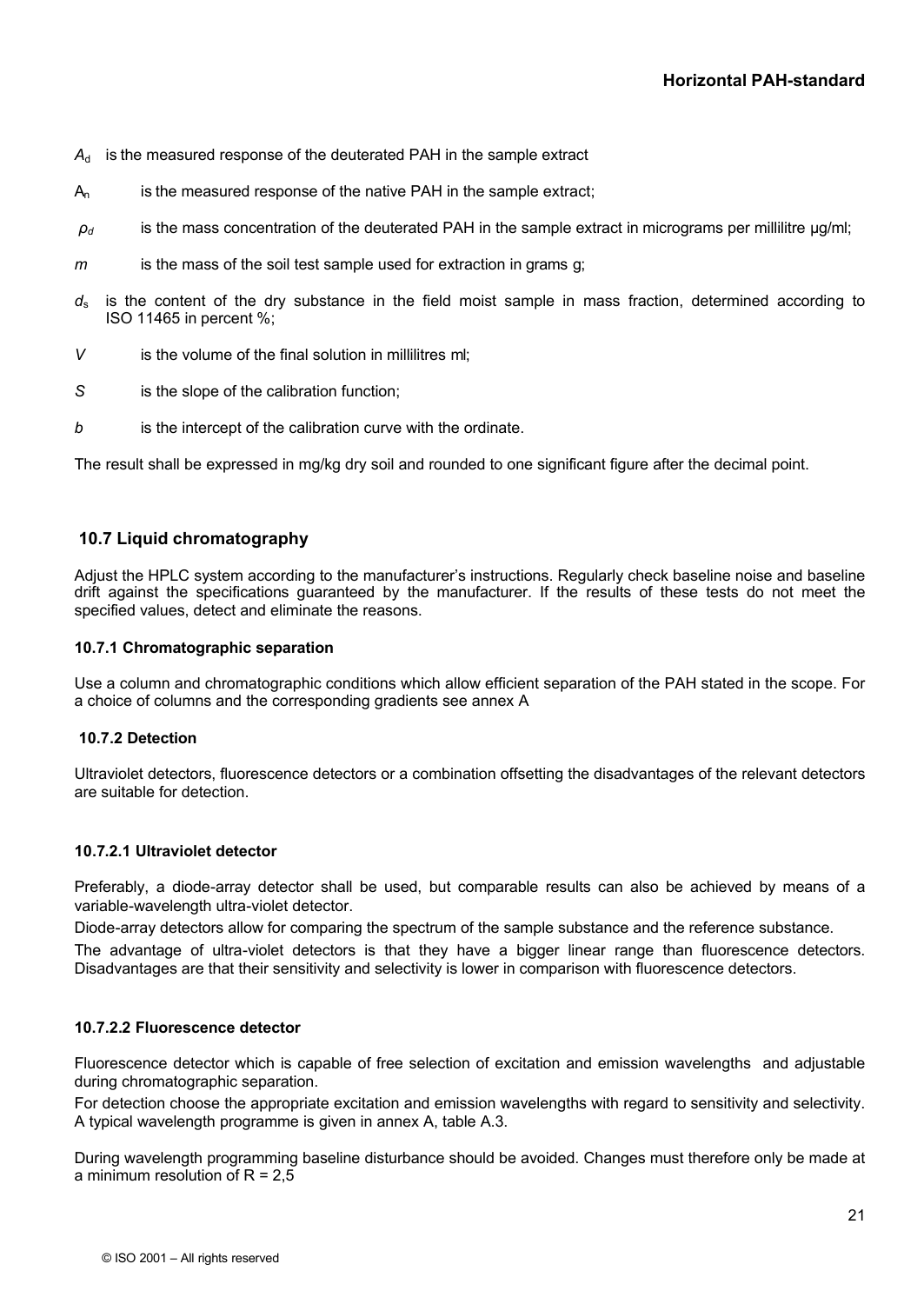Dissolved oxygen in the eluent can reduce the fluorescence signal, hence, variations in the oxygen concentrations affect the reproducibility. The oxygen content of the eluent should be kept as low and constant as possible by degassing the eluent using e.g. helium or vacuum.

Note 1 A change of wavelength should be made at times when the fluorescence is low. At high fluorescence values the wavelength change leads to a displacement of the baseline. Readjusting the baseline after a change of wavelength may interfere with the integration and hence with the quantification.

Note 2 To achieve constant peak heights it may be necessary to change wavelengths and damping at the same time. The damping conditions are part of the detection criteria and may not be changed after calibration. If damping is low, the resultant increase in noise should not impair the integration.

#### **10.7.4 Identification of individual compounds**

If there is no peak at the characteristic retention time, and the chromatogram is normal in all other aspects, assume that the compound is not present.

An individual compound is assumed to be present if the retention time of the substance in the chromatogram of the sample agrees with the retention time in the chromatogram obtained from a reference substance in a reference solution, measured under the same conditions (tolerance  $\pm$  1 %, max. 10 s).

The verification of a positive result may be obtained, if required, using different methods:

- by comparison of the excitation- and emission spectrum of the substance in the sample, which has been allocated by its retention time, and the spectrum of the reference substance, taken under the same conditions;
- ¾ at higher concentrations identification may be achieved via the absorption spectrum using a diode array detector. This second detector must not lead to interference through broadening of the fluorescence peaks;
- by application of an independent method, e.g. gas chromatography.

# **10.7.5 Calibration**

#### **10.7.5.1 General**

For calibration, a distinction is made between initial calibration, working calibration and checking of the validity of the calibration curve. Initial calibration determines the working range and the linearity of the calibration function according to ISO 8466-1. Perform this calibration when the apparatus is used for the first time.

In the next step establish the final working range and perform the routine calibration. Repeat this calibration after maintenance (e.g. replacement of the column), after repair of the HPLC system, and in case the system has not been in use for a longer period of time, or if the validity criteria cannot be met. Check the validity of the initial calibration with each series of samples to be analysed.

#### **10.7.5.2 Initial calibration**

Establish the preliminary working range by analysing at least five dilutions of the calibration standard mixture (xxx). Test for linearity in accordance with ISO 8466-1.

#### **10.7.5.3 Routine calibration**

After examining the final working range, analyse a minimum of five dilutions of the standard calibration mixture (xxx). Calculate a calibration function by linear regression analysis of the corrected peak areas. The actual sensitivity of the method may be estimated from the calculated regression function.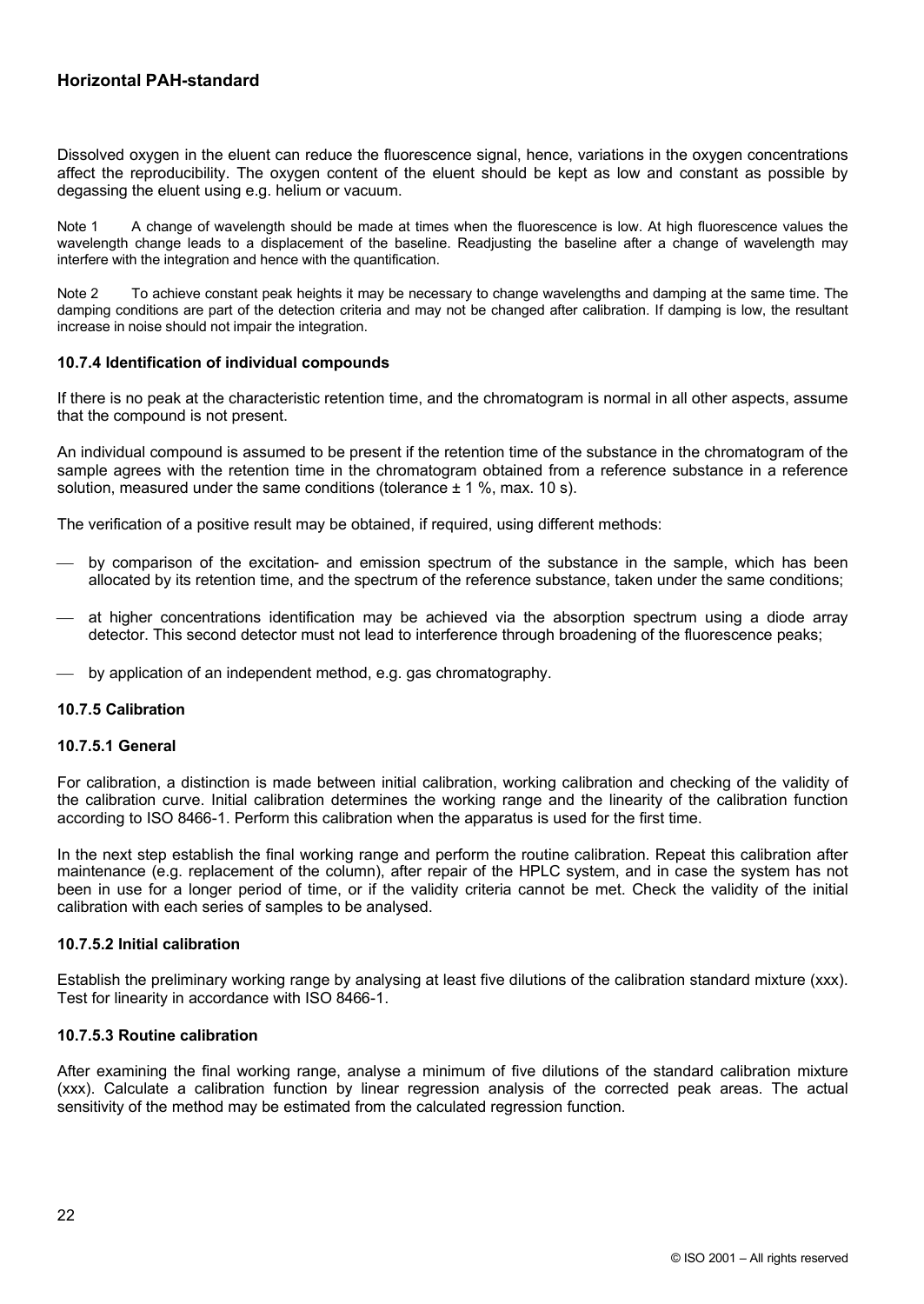#### **10.7.5.4 Check of the validity of the calibration function**

Check the validity of the calibration function from the routine calibration with each batch of samples by analysis of one standard solution after every ten samples. The concentration of this standard solution shall lie between 40 % and 80 % of the working range. Make sure that the individual results do not deviate by more than 10 % of the working calibration line. **If this criterion is met, assume the calibration to be valid**. If not, recalibrate in accordance with xxx

#### **10.7.5.5 Measurement of samples**

Equilibrate the measuring system before measuring samples and adjust the wavelength programme in relation to the retention times found.

NOTE Reproducible retention times are usually achieved after 2 or 3 injections of a reference solution (xxx).

Measure the sample, the calibration solutions and the blank in the liquid chromatograph.

Ensure that the peaks of each sample are being integrated correctly and correct if necessary.

If the calculated mass concentration of a substance in the sample exceeds the calibration range, dilute the measuring sample and repeat the measurement.

#### **10.7.5.6 Calculation**

Assuming the expected peak area or peak height lies within the linear measuring range the quantified result of an identified substance can be obtained following the equation (6).

$$
\omega_{n} = \frac{Ai \bullet f_{i} \bullet V}{m}
$$
 (6).

where

 $\omega_{_\mathrm{n}}\;$  is the mass content of the substance i of a sample in milligrams per kilogram mg/kg (dry soil);

*A*i is the peak area or peak height of substance i in the chromatogram;

*f*i is the correction factor (response factor) of substance i in microgram per millilitre μg/ml;

*V* = is the volume of extract, in mililitres ml:

*m* is the mass of soil (dry soil) in grams g.

The result shall be expressed in mg/kg dry soil. In concentrations less than 1 mg/kg the results shall be expressed with two figures after the decimal point, and in concentrations above that it shall be reported with these significant figures. The dry mass of soil shall be determined on a separate sub sample according to ISO 11465.

# **11 Validation**

This method has been validated for the samples and modules described in annex A. These modules are suitable for most samples described in the scope. Because a large amount of different modules and combination of modules can be used applying this method, which are not yet validated, additional preconditions are set.

- Follow the recommendations for selection of the different modules
- Recovery of the internal standard as described in 10.7.5 and 10.8.5 is an essential precondition performing this analysis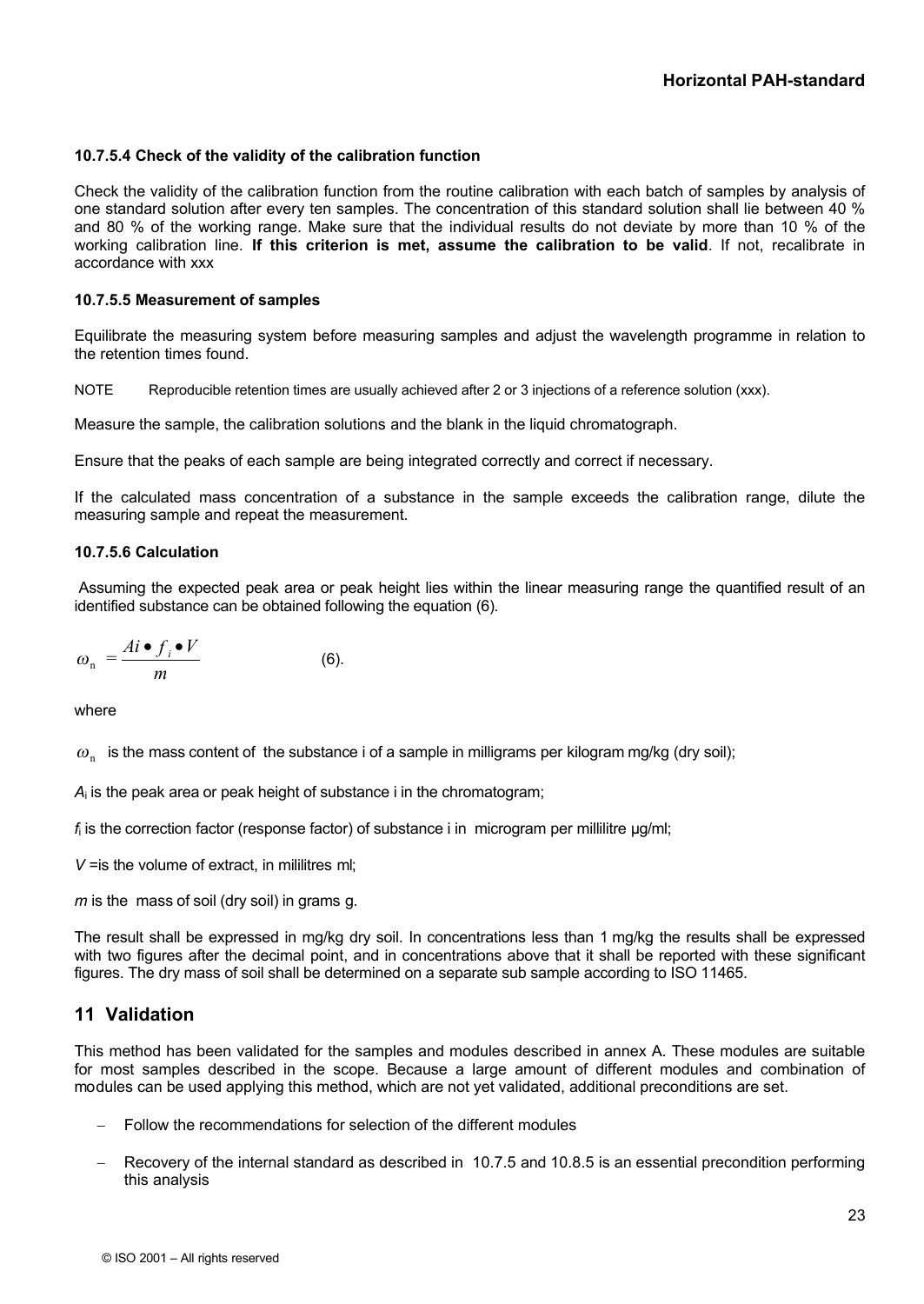- The laboratory has to prove their proficiency according the combination of modules they are using with at least 3 Certified Reference Standards that fit for purpose.
- If the method in use is not applicable for a specific sample (low recoveries of internal standards), Validation of the new combination of modules is not necessary for this incidental case. Validation with at least 3 CRMs is necessary if this new combination is frequently used by the laboratory.

Note Suitable CRMs (State of the Art 2005) are **.....................** 

# **12 Test report**

The test report shall contain at least the following data:

- a) the information required to identify the sample;
- b) a reference to this European Standard;
- c) the extraction module, clean-up module and detection module used
- d) the columns used and the gas chromatographic conditions;
- e) the contents of individual PAH in mg/kg on the basis of dry matter,,rounded off in such a way that no more than two significant values are obtained (for instance 12; 5.5; 0.36; 0.082; 0.0069 mg/kg d.m.)
- f) any details not specified in this European Standard or which are optional, as well as any factor which may have affected the results.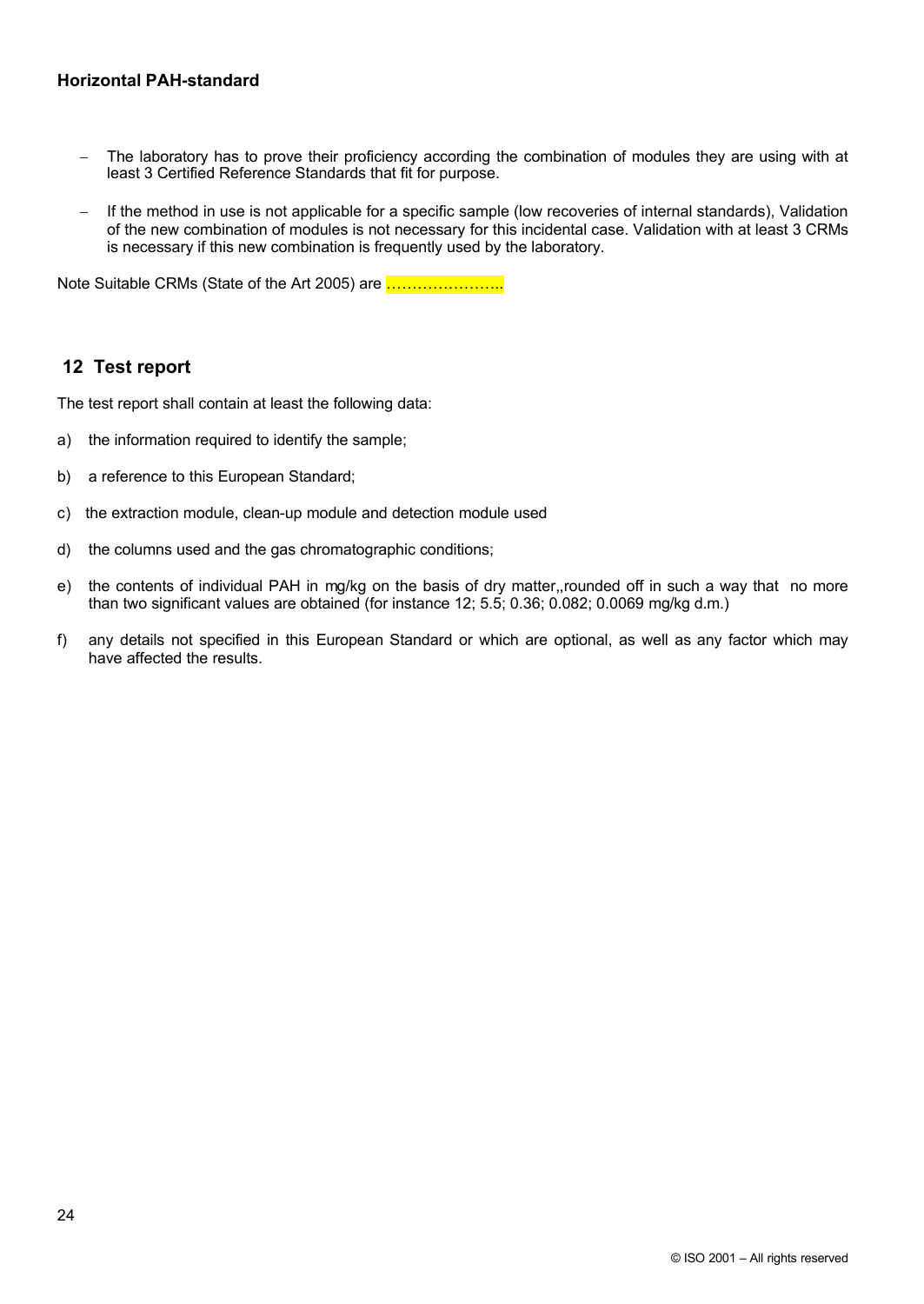# <span id="page-30-0"></span>**Annex A (Informative) Description on materials for which the method is validated and also materials for which experience is present and future validation should be carried out**

For the analysis of PAH, the following relevant sample types are distinguished

- · **Sludge**
	- □ Sewage sludge
	- □ Industrial sludge
- Sediment, suspended solids
- · **Waste**
	- q Soil-like waste
	- q Building materials containing tar particles, creosote wood, surface treated materials
	- q , bitumen
	- □ Mixed waste (containing different phases)
- · **Soil improvers**
	- q Compost (stabilized)
	- q Biowaste (not stabilized) containing organic matter of natural origin
- · **Soil**
- · **All type of soils**
	- $\Box$
	- q Mineral soil
	- organic rich soil

Note: Resent validation studies are available on www......

#### **(informative)**